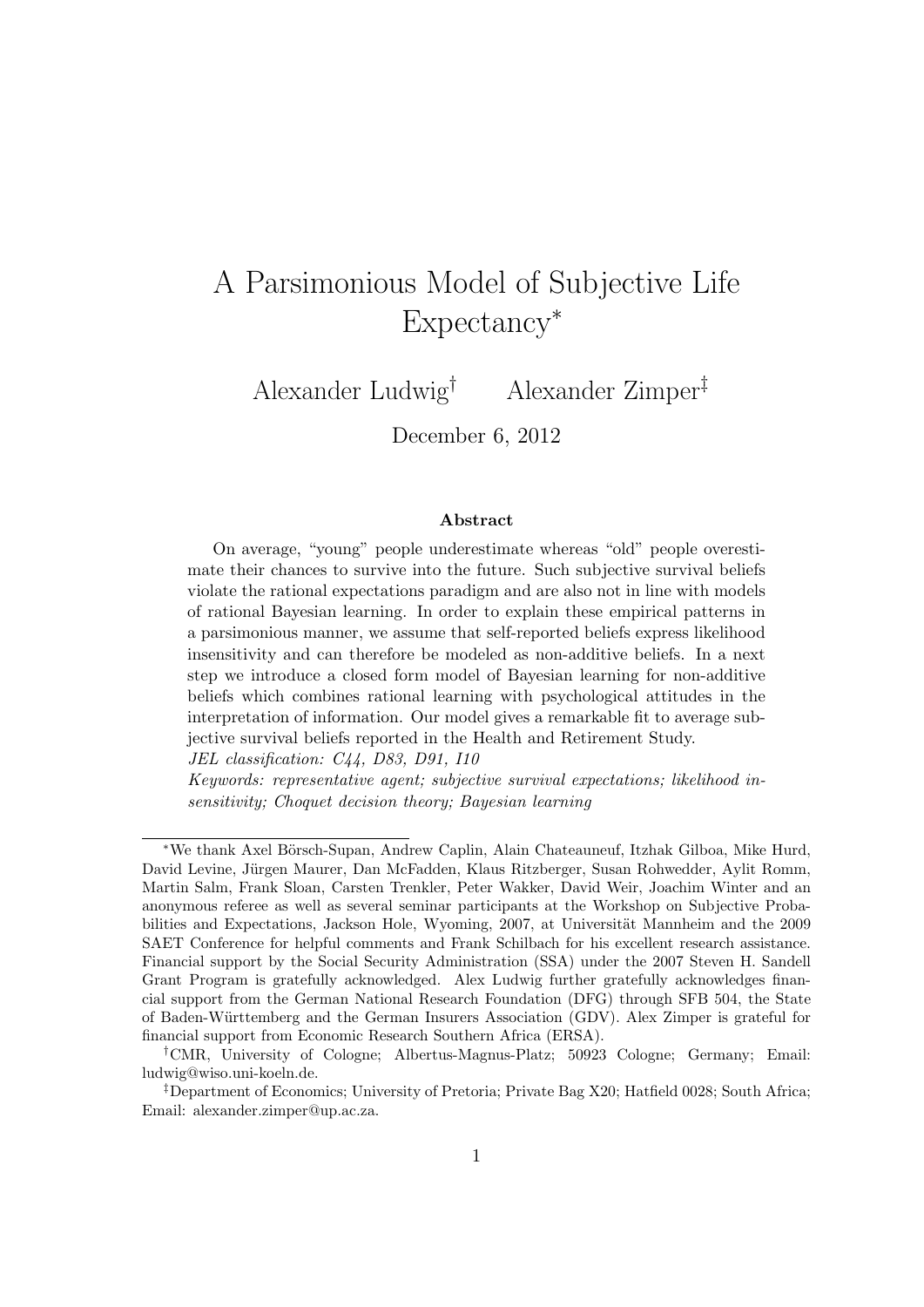## **1 Introduction**

Dynamic economic models are based on forward looking behavior of economic agents. In the context of life-cycle models, an individual's consumption and savings decision depends on her subjective beliefs about future interest rates, wage rates and the likelihood of dying. According to these models, individuals have beliefs about such variables and use these beliefs to make decisions today. Until recently, common practice in such studies was to assume rational expectations implying that individuals' beliefs are given as objective probability distributions. The use of objective distributions is by now put into question by numerous researchers who suggest to directly measure subjective expectations. Manski (2004) provides an overview on this literature and McFadden et al. (2005) discuss various survey design issues related to questions about subjective expectations.

This paper focuses on the formation of subjective survival expectations. As point of departure, we present stylized facts on a comparison between average subjective survival expectations from the Health and Retirement Study (HRS) and their objective counterparts. These facts can be summarized as follows: First, on average, individuals of relatively "young" age underestimate survival probabilities. Second, this "pessimistic" bias monotonically decreases with age to zero for respondents of about age 70. Third, "old" respondents overestimate their actual survival probability.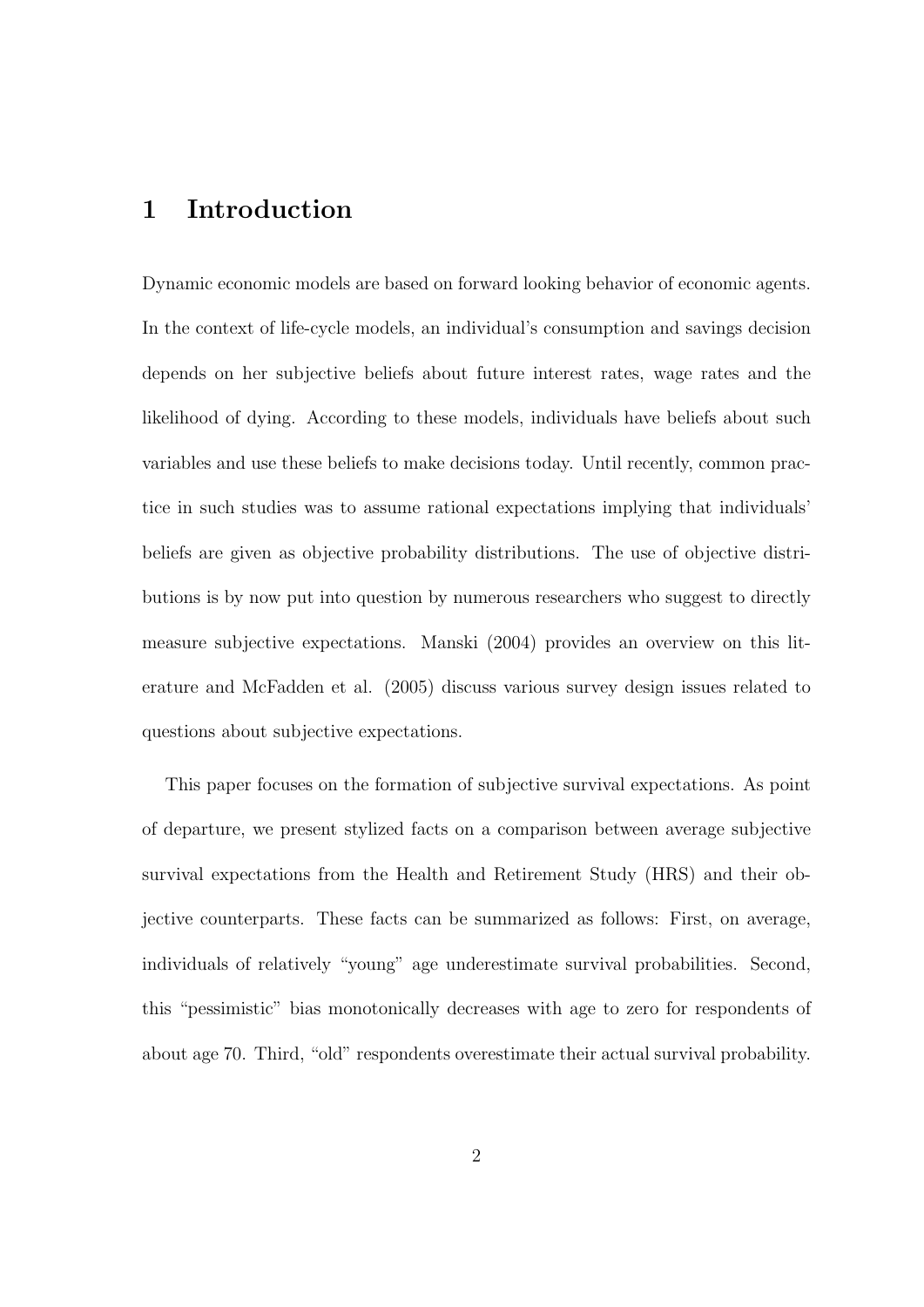Finally, this "optimistic" bias monotonically increases with age.<sup>1</sup>

We argue that these stylized facts are incompatible with the rational expectations paradigm. Furthermore, the observed age-dependent biases in the data also suggest a violation of the rational Bayesian learning paradigm. Models of subjective belief formation based on rational Bayesian learning generate posterior beliefs that are closer to the true, i.e., objective, distribution the more experienced the agent becomes. Under our maintained assumption that an agent receives more survival-rates related information by getting older, rational Bayesian learning requires the agent to learn with increasing age the true probabilities, cf. Viscusi (1985, 1990, 1991). Under the assumption of rational Bayesian learning any gap between subjective beliefs and objective survival probabilities should therefore decrease in age. This contradicts the data.

Our main contribution is the introduction of a closed-form model of Bayesian learning of survival expectations which extends the standard model rational Bayesian learning by psychological biases. This enables us to match the empirical facts. The model is based on the framework of Choquet decision theory Schmeidler (1986, 1989) and Gilboa (1987). While Choquet decision theory has been originally developed to model ambiguity attitudes as expressed in Ellsberg paradoxes (Ellsberg 1961), our approach demonstrates the usefulness of Choquet decision theory under the assump-

 $1$ Our findings confirm results documented in a vast literature on subjective survival probabilities, see below.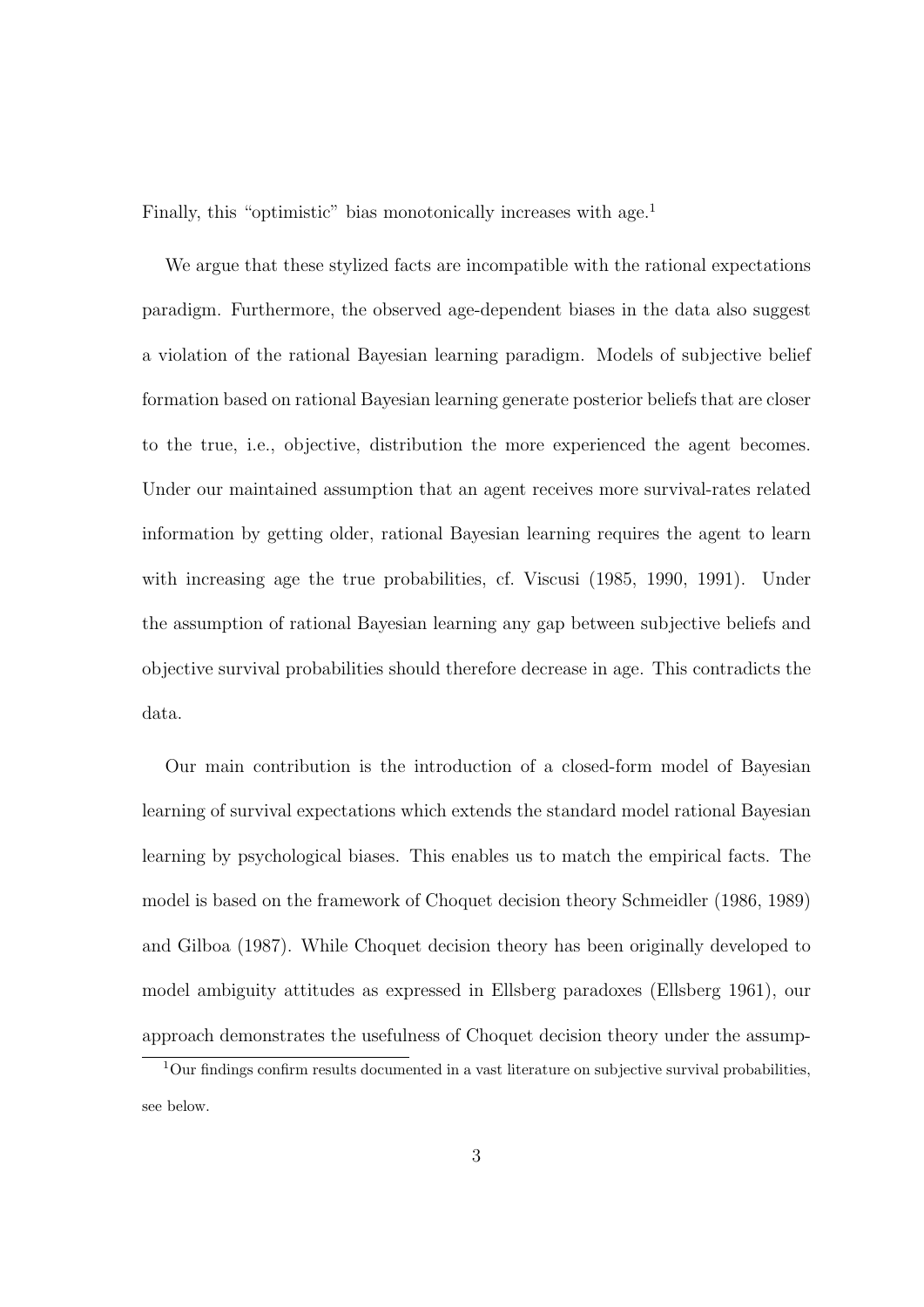tion that a representative agent reports survival beliefs which are prone to *likelihood insensitivity*. Wakker (2010) refers to likelihood insensitivity as a new psychological concept which "reflects diminishing sensitivity for a scale bounded from two sides" (p. 227). According to this cognitive interpretation, agents do not sufficiently distinguish between probabilities that lie between zero and one when they report their probabilistic beliefs. Our approach is therefore in line with the psychological literature that documents self-reported probabilities which can be described as non-additive probability measures (cf. Wu and Gonzalez (1996), Wakker (2004, 2010)). An extreme expression of likelihood insensitivity are "fifty-fifty" probability judgements (Bruine de Bruin, Fischhoff, and Halpern-Felsher, Bonnie Millstein 2000) which can be described by the non-additive probability measure that assigns probability 0*.*5 to every uncertain event.

More precisely, we formally describe self-reported survival beliefs as neo-additive capacities in the sense of Chateauneuf, Eichberger, and Grant (2007). Neo-additive capacities are non-additive probability measures that give rise to a linear transformation of (non-extreme) probabilities such that the probability weighting function for probabilities between zero and one is flatter than the 45-degree line. As a consequence, neo-additive capacities allow for a parsimonious formalization of concepts such as likelihood insensitivity or ambiguity attitudes within Choquet decision theory.

We assume that these neo-additive beliefs are updated in accordance with the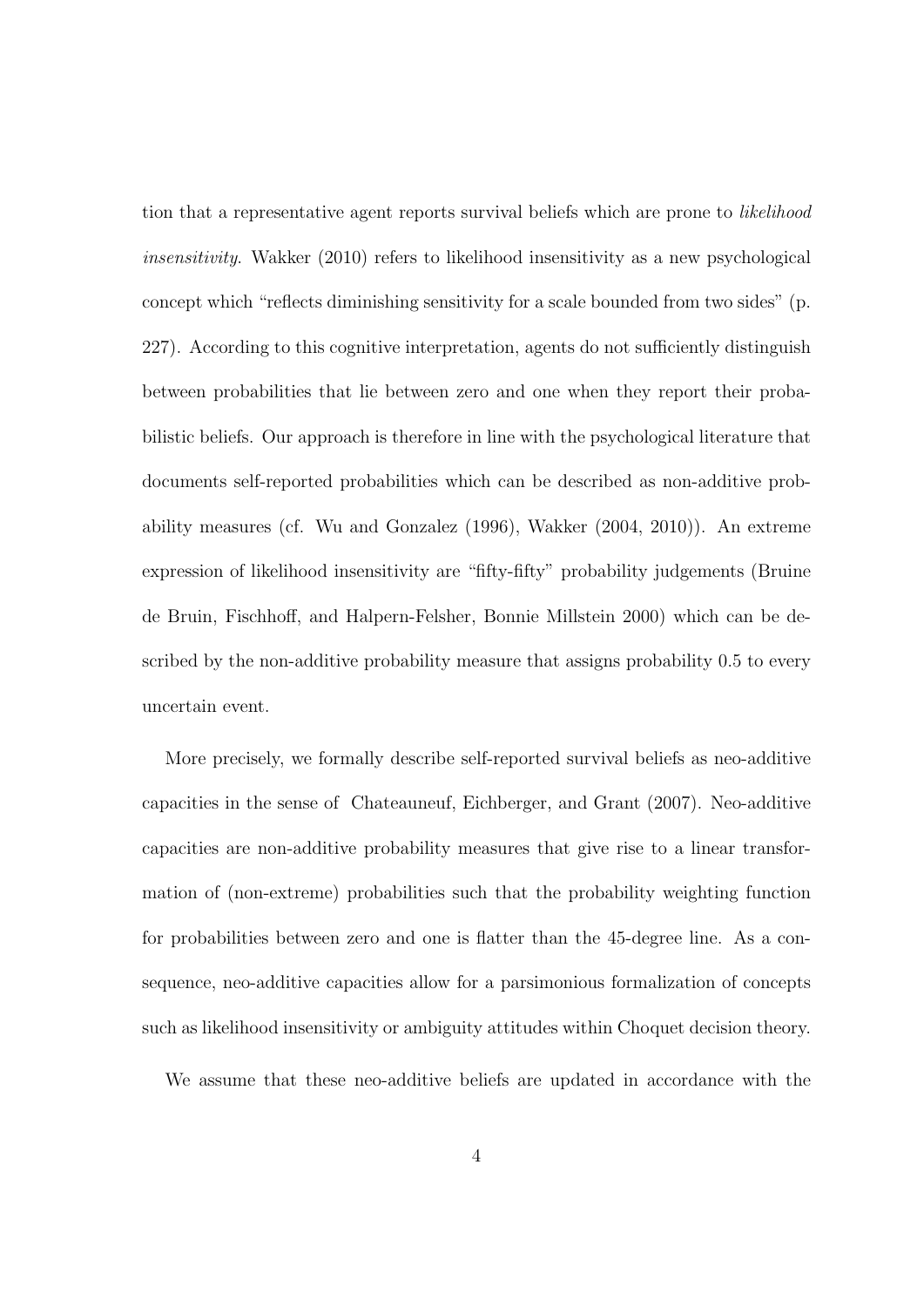generalized Bayesian update rule (Eichberger, Grant, and Kelsey 2007). For the representative agent of our model an initial bias between her subjective beliefs and objective probabilities does thereby not necessarily vanish in the long run. Our formal approach hence accommodates attitudes like "myside bias" or "irrational belief persistence" as documented in the psychological literature (Baron 2008, Ch. 9).

Our theoretical framework provides a parsimonious specification of the representative agent's age-belief pattern with three parameters, reflecting, first, an initial bias in subjective survival probabilities, second, a measure for the agent's likelihood insensitivity with respect to her initial estimator of her subjective survival probability, and, third, an optimism, resp. pessimism, parameter. We estimate these three parameters by pooling HRS data. Despite the low parametrization, our model results in a decent fit to average data on subjective beliefs.

Our work contributes to a vast empirical literature on subjective survival probabilities that was initiated by Hammermesh (1985). In two different data samples from surveys, Hammermesh (1985) found that people do incorporate improvements of lifeexpectancy into their beliefs about personal longevity and that subjective survival curves are somewhat flatter than objective data. Similar differences between subjective beliefs and objective data have been reported for the HRS by Hurd and McGarry (1995) and Gan, Hurd, and McFadden (2005) and others and, more recently, for the Survey of Health, Ageing and Retirement in Europe (SHARE) data (Hurd, Rohwed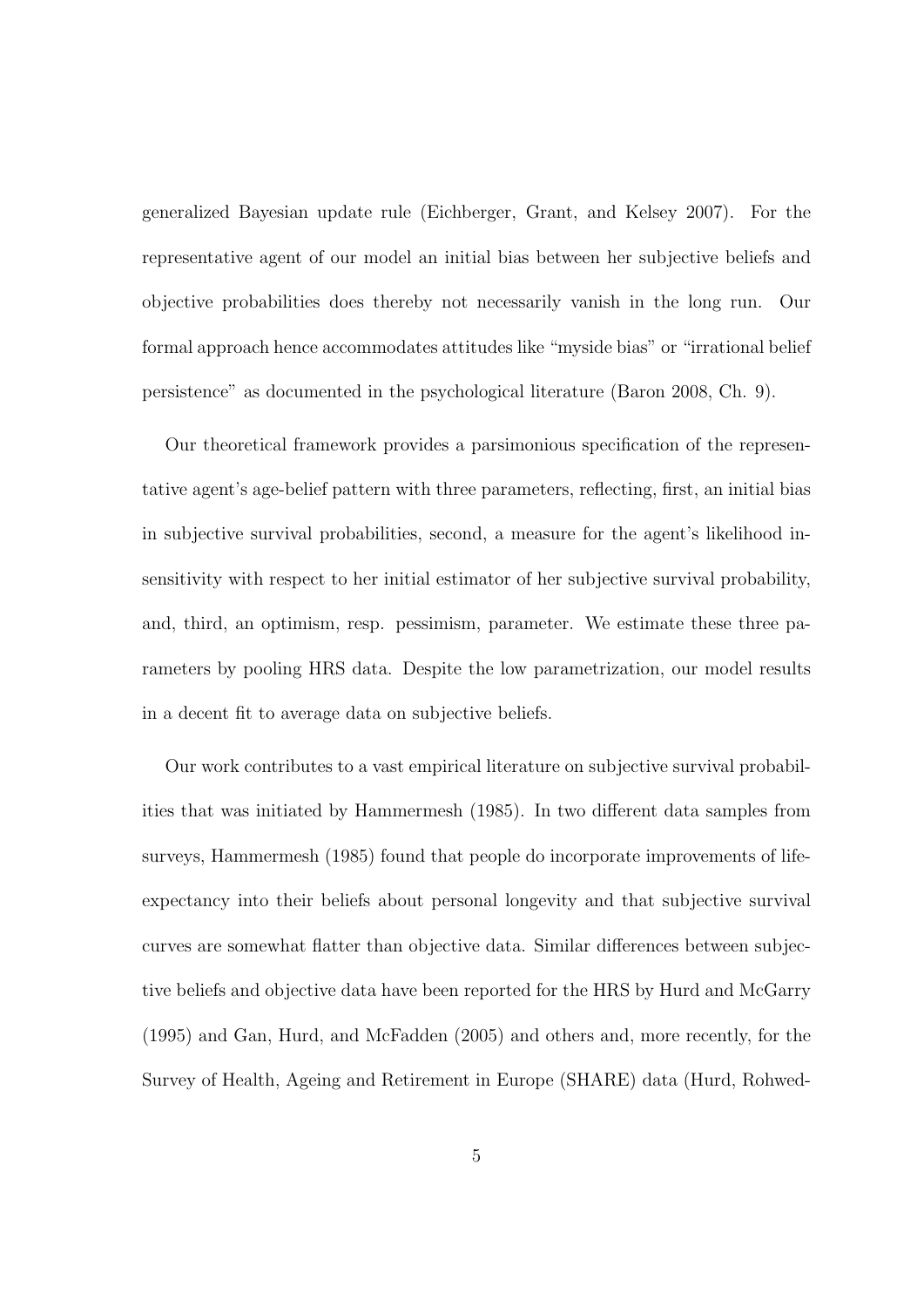der, and Winter 2005) as well as, for direct questions on remaining life expectancy rather than probabilities, for the German SAVE data (Steffen 2009).

How subjective survival expectations respond to new information—health shocks and other candidate predictors of own mortality such as parental death—and whether these expectations serve as predictors of actual mortality is analyzed in the empirical work by, among others, Hurd, McFadden, and Merrill (2001), Hurd and McGarry (2002), Smith, Taylor, and Sloan (2001) and—applying the framework of Viscusi (1985)—Smith, Taylor, Sloan, Johnson, and Desvouges (2001). A general conclusion from this literature is that subjective survival expectations have predictive power for the respondent's own demise and that they are consistently updated with new health information.

However, as summarized by Smith, Taylor, and Sloan (2001), subjective survival expectations "do not appear to reflect all of the information that respondents who subsequently die know about their survival prospects". This finding comes as no surprise as we argue that (updating of) subjective beliefs cannot be fully explained by use of objective data in situations where an individual's learning process may be prone to emotions such as hope or despair. This is particularly true when an individual learns new information about her life expectancy thereby facing the prospect of her own death. Along this line, Kastenbaum (2000) summarizes the insights of psychological research on the reflection about personal death as follows: "There are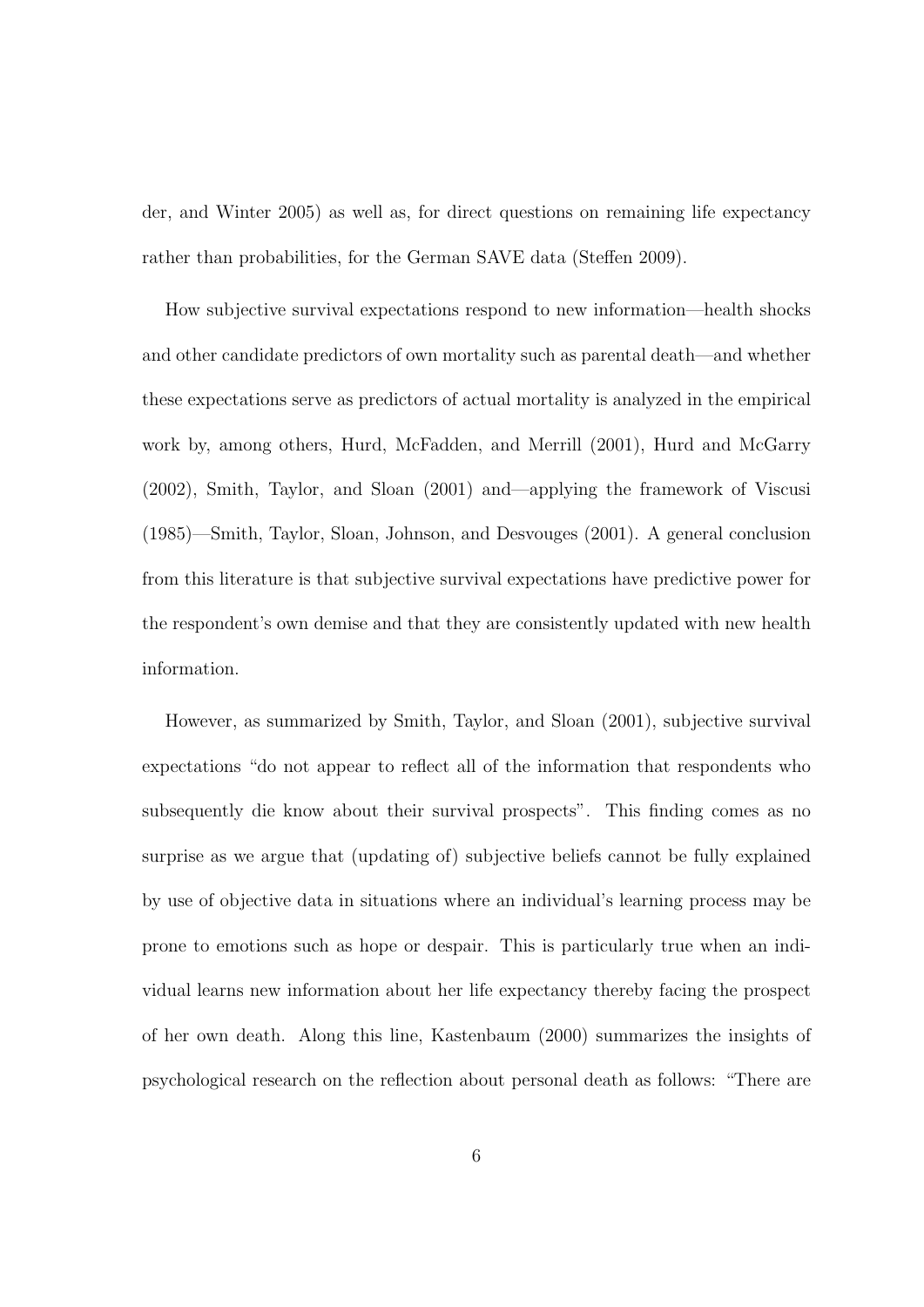divergent theories and somewhat discordant findings, but general agreement that most of us prefer to minimize even our cognitive encounters with death." This also suggests that psychological biases in subjective survival expectations may vary with age because cognitive encounters with death are stronger when the risk becomes more relevant, just as in our model.

The remainder of our analysis is structured as follows. Section 2 documents stylized facts in the HRS data. Section 3 develops our parsimonious model of subjective life expectancy. We then present the main results of our empirical analysis in Section 4. Finally, Section 5 concludes. A separate supplementary online appendix<sup>2</sup> contains decision theoretic foundations of our model, provides a detailed description of our data and reports additional results.

## **2 Stylized Facts**

We compare subjective survival beliefs, based on data of the Health and Retirement Study (HRS), with objective survival rates. The data contain information about individuals' expectations to live from age at interview *j* up to some target age *m*. Age at interview *j* and target age *m* are assigned according to the pattern in Table 1. Objective survival rates are based on cohort life tables for the U.S. population. A detailed description of our data sources and methods is provided in the online appendix.

<sup>2</sup>Available at www.wiso.uni-koeln.de/aspsamp/cmr/alexludwig/downloads/ParsiApp.pdf.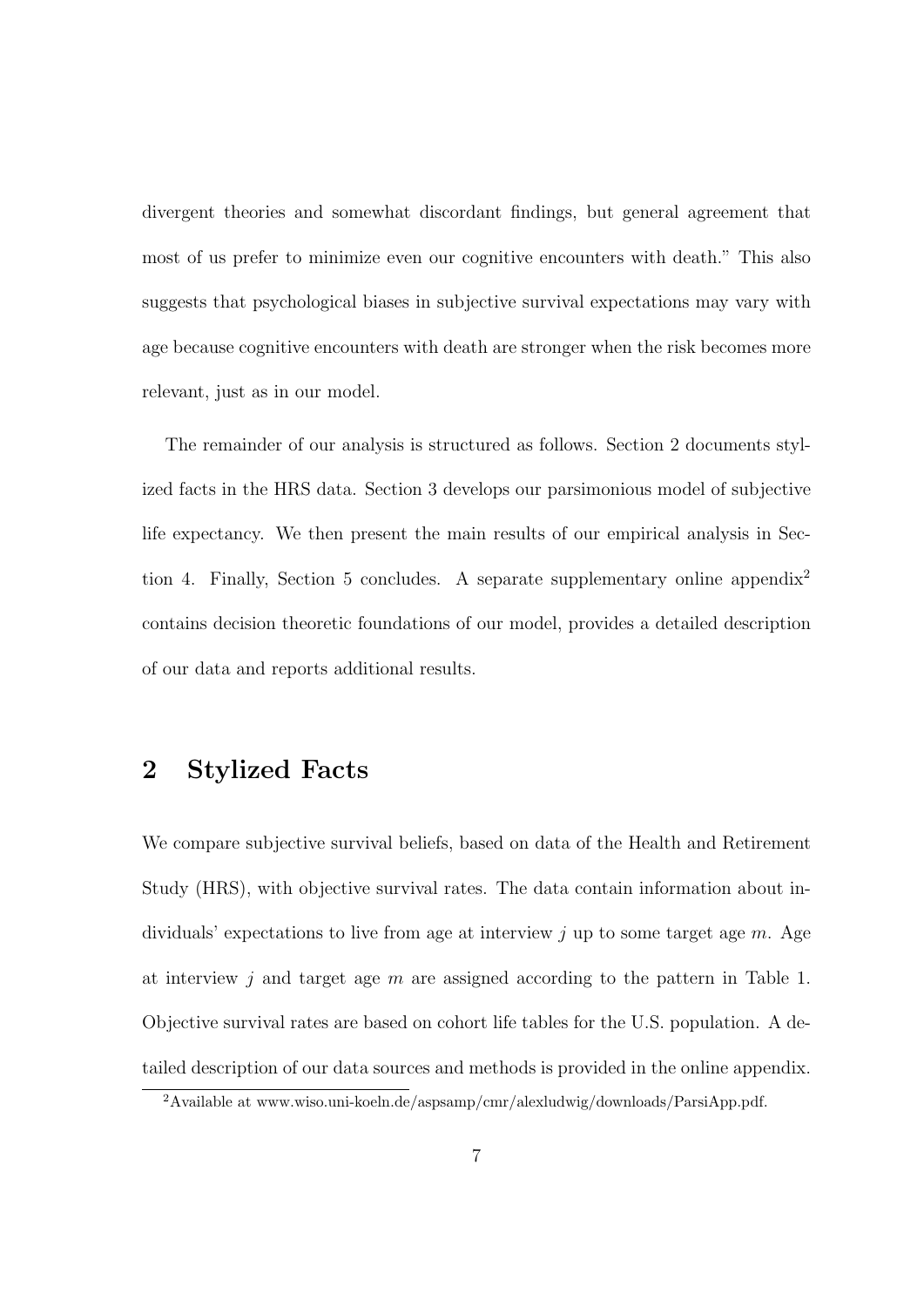The following section only provides a brief summary.

Age at Interview *j* Target Age *m ≤*69 80 70-74 85 75-79 90 80-84 95 85-89 100

Table 1: Interview and Target Age

*Source:* RAND HRS Data Documentation, Version F (October 2006).

#### **2.1 HRS Data**

In the HRS, respondents of waves 5 through 7 were asked in the respective interview years 2000, 2002 and 2004 about their probability to live from interview age *j* until a certain target age *m*, cf. Table 1. In our analysis, we pool the information in these three waves. As we discuss in the online appendix, we do not consider households of age 40 *−* 49 and of age 90 and older. In addition we exclude some observations with inconsistent answering patterns. This selection by age and consistency of answering patterns leaves us with a total sample size of 44671 observations out of which 18341 are male and 26330 are female respondents. While most of our analysis focusses on this "full sample", we further investigate sensitivity of our results with respect to focal point answers at subjective survival probabilities of 0, 50, and 100 percent in Subsection 4.3.

We next construct objective survival rates. In correspondence with our represen-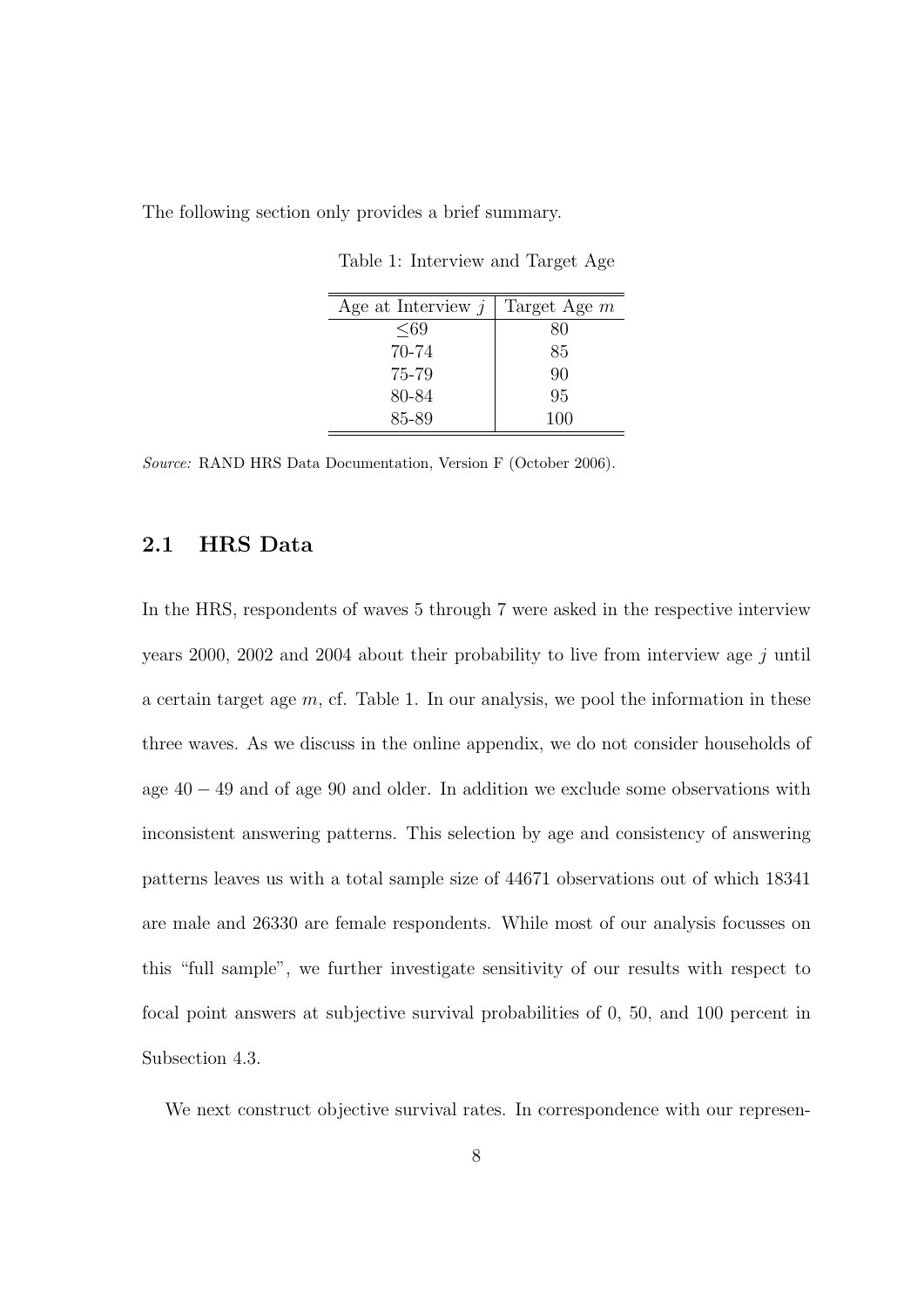tative agent model that we develop in Section 3, we follow the literature initiated by Hammermesh (1985) and use cohort life tables for the entire U.S. population as objective data. To construct those we predict future survival rates in the population. Estimates are based on data for age-specific survival rates for years 1900 to 2004 taken from the Human Mortality Database (2008) (HMD) and the Social Security Administration (SSA). Since projections from official sources tend to underestimate future increases in survival probabilities, we do not use SSA cohort life tables but rather base the prediction of future survival rates on a Lee-Carter procedure (Lee and Carter 1992). The idea of our approach is that agents in our model base their predictions of their respective objective survival probabilities on past data but it is unobserved to the econometrician which point estimates they use. For this reason we account for uncertainty of objective data in the estimation of standard errors, cf. Section 4. As an additional advantage, our procedure assigns objective information on survival rates in correspondence with the HRS interview years.

## **2.2 Illustration**

Figure 1 summarizes information in our data by displaying average subjective beliefs on survival of HRS respondents against age at interview and the respective objective data for men in panel (a) and women in panel (b). The different line segments are due to changes in target ages, cf. Table 1. Two stylized facts emerge for either gender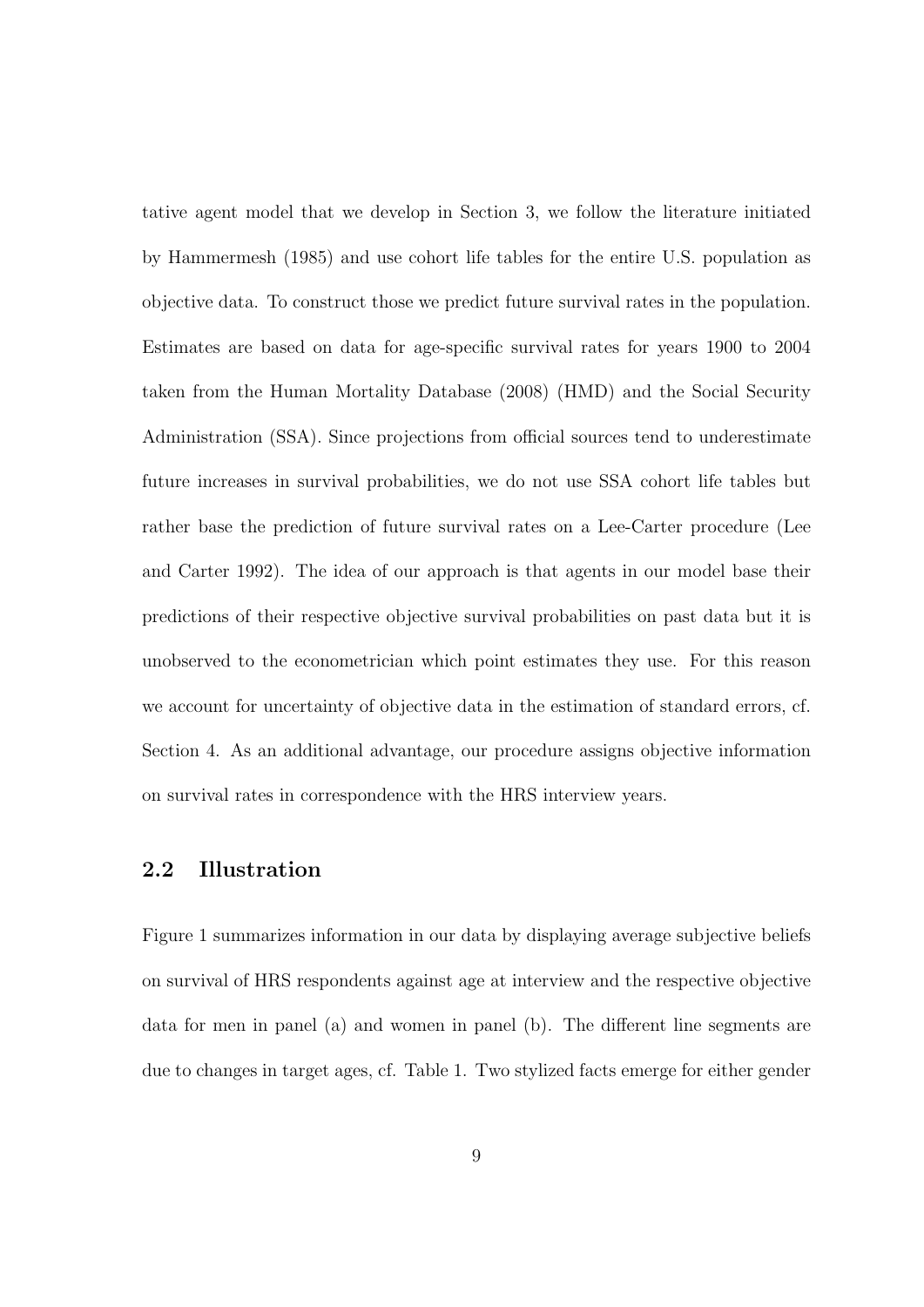from the data. First, subjective beliefs on survival are downward biased at younger ages. Second, subjective beliefs on survival are upward biased at older ages whereby the upward bias increases with age. These stylized facts clearly indicate a systematic violation of the rational expectations paradigm of economic theory by which there should be no difference between subjective beliefs and objective survival rates.





For younger respondents  $(\leq 69)$  the data in Figure 1 is compatible with the convergence behavior as predicted by rational Bayesian learning.<sup>3</sup> However, upon inspection of the age-belief pattern of elderly respondents of age 75 and older in Figure 1, the picture changes. In Figure 2 we zoom in from figure 1 average beliefs of male respondents between interview ages 80 to 89 to survive until 95, respectively until 100, against their objective counterparts in panel (a). To illustrate learning behavior in this age

<sup>3</sup>For women we do not observe such a clear convergent pattern even for this age group.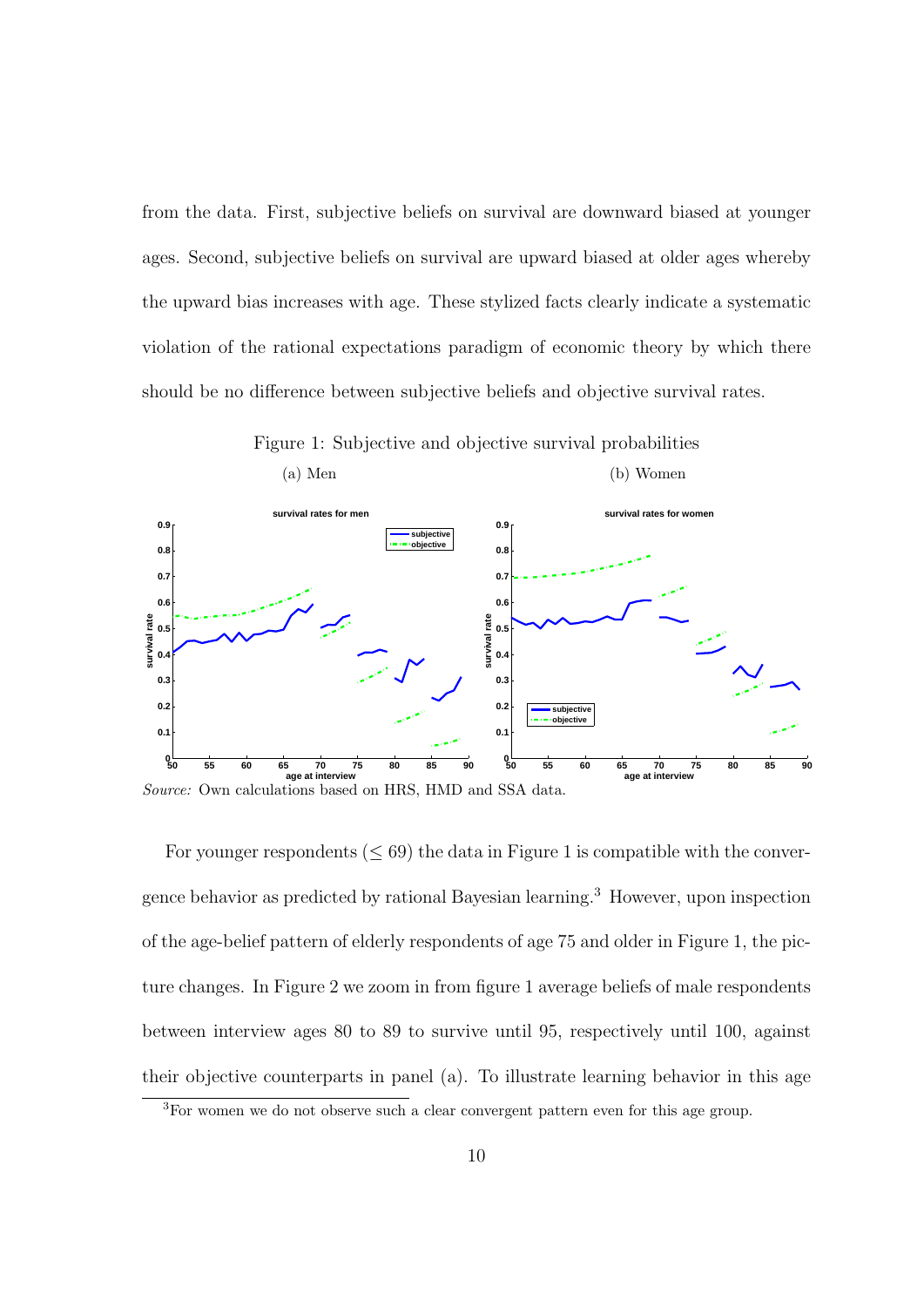group we estimated simple linear trends for both the subjective and the objective data and display the differences in these trends in panel (b) of the same figure. These graphs indicate divergence with increasing age. This divergent pattern is stronger for the higher interview/target age group. Thus, contrary to the predictions of the rational Bayesian learning model the average bias between subjective beliefs and objective probabilities increases rather than decreases with more experience whereby this effect appears to be stronger for higher target ages.

The patterns shown in Figure 2 illustrate a violation of the rational Bayesian learning paradigm within target age groups. Furthermore, in order to explain the data across target age groups, the rational Bayesian learning hypothesis would require highly implausible prior beliefs. For example, the overestimation of the subjective belief of an 80 year old agent to live until 95 by 17*.*28 percentage points for men (8*.*54 percentage points for women), cf. Figure 1, can only be explained with rational Bayesian learning if the same agent expressed a prior belief with a much higher degree of overestimation about her survival at age 50. However, at age 50, we actually observe an average underestimation of the survival belief by *−*13*.*70 percentage points for men (*−*15*.*07 percentage points for women). Although these are not the same agents, such differences across cohorts appear implausible. We further document in the online appendix that cohort effects are indeed not relevant.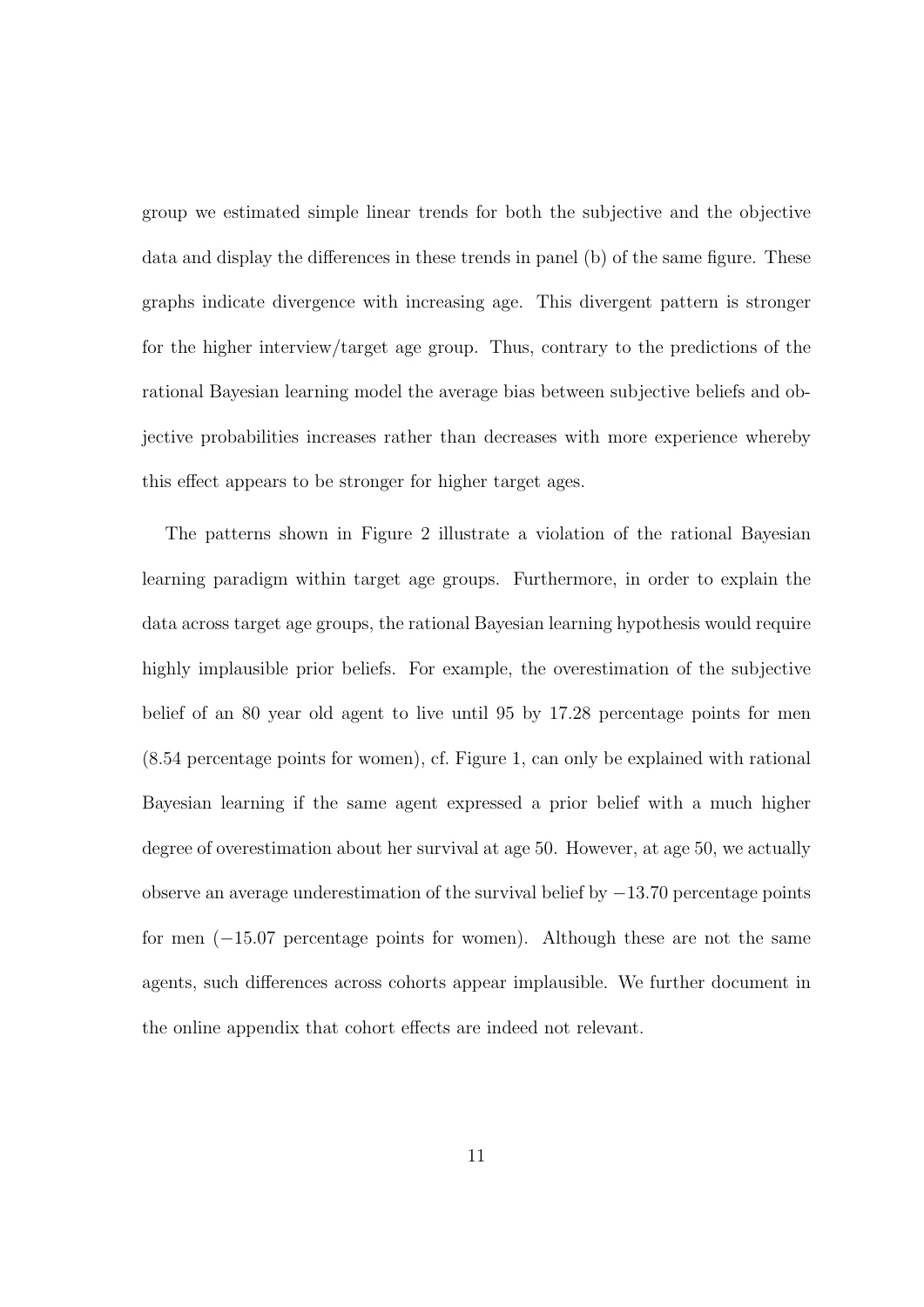

Figure 2: Survival probabilities at age 80 and older for men

*Notes:* The dashed lines in panel (a) are predicted values from a simple linear trend estimation. Panel (b) displays the difference in these linear trends. *Source:* Own calculations based on HRS, HMD and SSA data.

# **3 A Parsimonious Model of Subjective Life Expectancy**

Our closed form model of Bayesian learning with psychological bias captures the stylized facts of Figure 1 in a very parsimonious way. It also offers a plausible explanation why young people are too pessimistic whereas elderly people are too optimistic about their survival expectations. The formal approach shares similarities with Zimper and Ludwig (2009) and Zimper (2009). In contrast to this earlier work, however, our theoretical model is tailored to the formation of subjective survival beliefs. The statistic and decision theoretic foundations of our theory are provided in the online appendix.

The key building blocks are as follows: we merge a standard rational Bayesian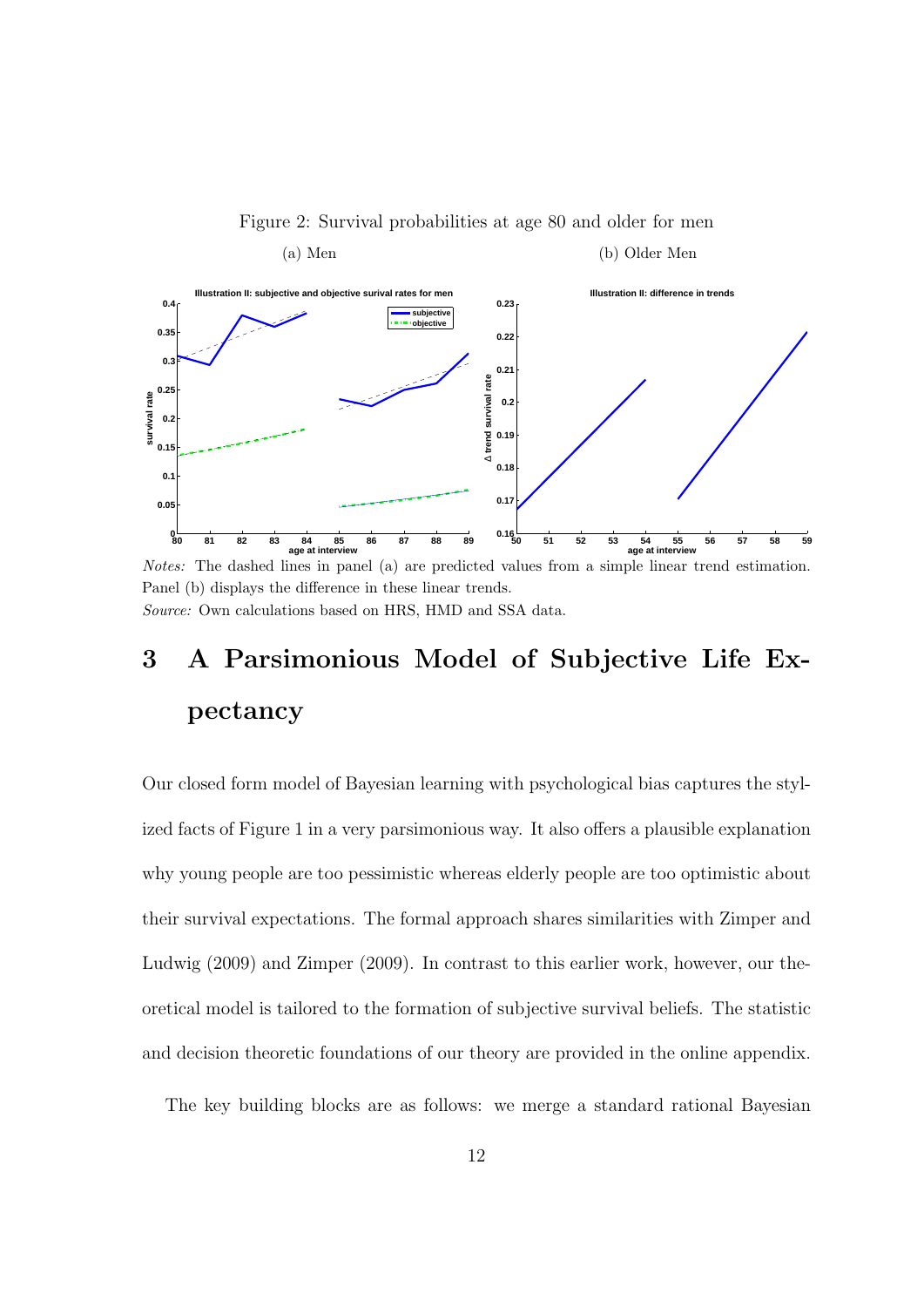updating model—described in Subsection 3.1—with a Choquet model of updating non-additive beliefs—described in Subsection 3.2. A number of additional plausible assumptions—laid out in Subsection 3.3—then lead to a parsimonious specification of the representative agent's age-belief pattern of survival beliefs with three parameters only. As we discuss in our psychological interpretation of our model—given in Subsection 3.4—, these parameters reflect (i) an initial bias,  $\phi$ , in the additive estimator reflecting overestimation, i.e.,  $\phi > 1$ , or underestimation, i.e.,  $\phi < 1$ , (ii) a measure for likelihood insensitivity,  $\delta$ , and (iii) the degree of optimism, respectively pessimism, by which the agent resolves her likelihood insensitivity,  $\lambda$ .

#### **3.1 Rational Bayesian Learning**

We describe a closed-form learning model with additive beliefs as introduced to the economics literature by Viscusi and O'Connor (1984) and Viscusi (1985). A number of formal definitions of the statistic environment of this model, in particular the additive probability space  $(\mu, \Omega, \mathcal{F})$ , as well as analytical derivations are given in the online appendix.

Consider the situation of an agent who is uncertain about her likelihood to survive until age *m* given that she has reached age *j*. Further, suppose that the agent could observe for *n* individuals with i.i.d. survival probability whether any individual survived from age *j* until *m* or not whereby we allow for the possibility that the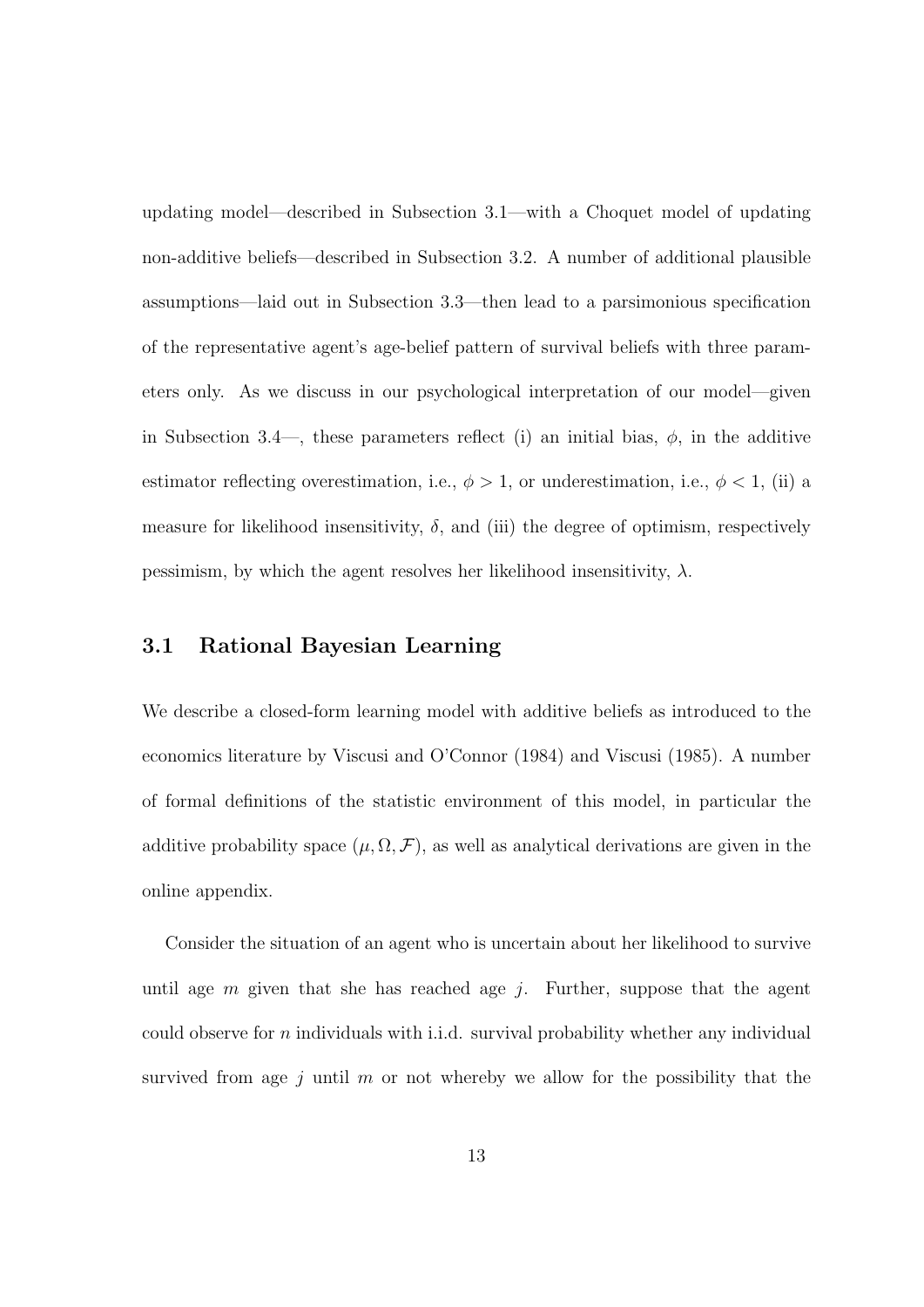sample size *n* may become arbitrarily large. We denote by  $I_n^k$  the information of the agent, i.e., the event that *k* out of *n* individuals have survived until age *m*. Define the *F*-measurable random variable  $\tilde{\pi}_{j,m} : \Omega \to [0,1]$  such that  $\tilde{\pi}_{j,m} (s, \pi_{j,m}) = \pi_{j,m}$  where *s* denotes sample-information and  $\pi_{j,m} \in [0,1]$  denotes the true objective survival probability.

For notational convenience, we now drop subscripts and, e.g., simply write ˜*π* instead of  $\tilde{\pi}_{j,m}$ . Subscripts will be reintroduced below. The agent's (subjective) prior estimate of the true survival probability is then defined as the expected value of  $\tilde{\pi}$  with respect to a prior distribution  $\mu$ , i.e.,  $E[\tilde{\pi}, \mu]$ . Accordingly, the agent's posterior estimate of  $\pi$  conditional on information  $\mathbf{I}_n^k$  is defined as the expected value of  $\tilde{\pi}$  with respect to the resulting posterior distribution, i.e.,  $E\left[\tilde{\pi}, \mu\left(\cdot \mid \mathbf{I}_n^k\right)\right]$ . We assume that the agent's prior over  $\tilde{\pi}$  is given as a Beta distribution with parameters  $\alpha, \beta > 0$ . We accordingly obtain as prior estimate the expected value of the Beta distribution, implying  $E\left[\tilde{\pi},\mu\right] = \frac{\alpha}{\alpha+\beta}$ . Furthermore, note that the agent's posterior  $\mu$  ( $\cdot$  | **I**<sup>*k*</sup><sub>n</sub>) is itself a Beta distribution with parameters  $\alpha + k, \beta + n - k$ <sup>4</sup>. We therefore have  $E\left[\tilde{\pi}, \mu\left(\cdot \mid \mathbf{I}_n^k\right)\right] = \frac{\alpha + k}{\alpha + \beta + k}$  $\frac{\alpha+k}{\alpha+\beta+n}$  as the agent's posterior estimate of  $\pi$  conditional on information  $\mathbf{I}_n^k$ . Or, equivalently,

$$
E\left[\tilde{\pi}, \mu\left(\cdot \mid \mathbf{I}_n^k\right)\right] = \left(\frac{\alpha + \beta}{\alpha + \beta + n}\right) E\left[\tilde{\pi}, \mu\right] + \left(\frac{n}{\alpha + \beta + n}\right) \frac{k}{n} \tag{1}
$$

where  $\frac{k}{n}$  is the sample mean. That is, the agent's posterior estimate of the probability

<sup>4</sup>That is, the prior and the posterior are *conjugate* distributions because both belong to the Beta distribution family.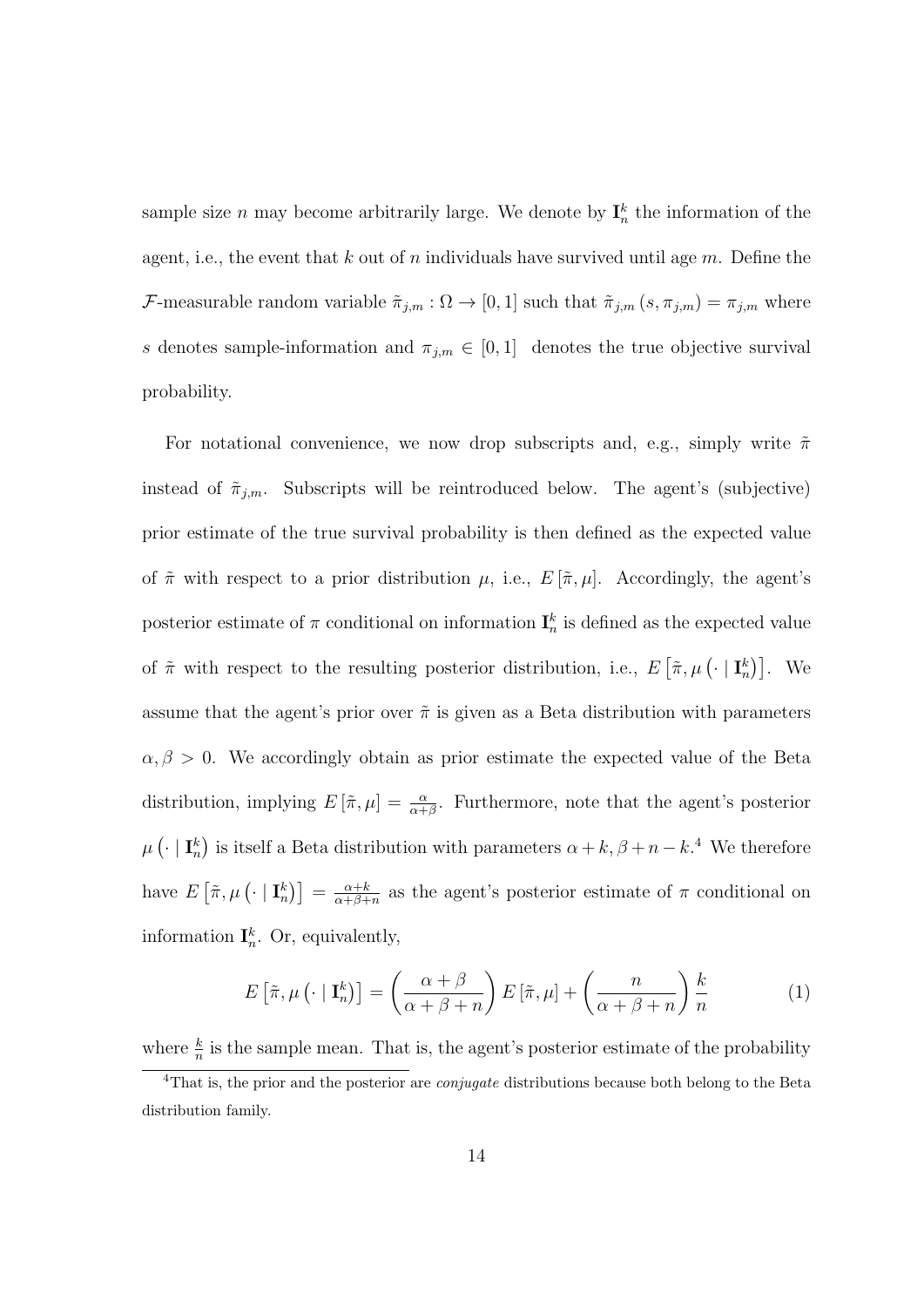that an individual of age *j* survives until age *m* is a weighted average of her prior estimate and the observed sample mean. The weight attached to the sample mean increases in the sample size, also see below.<sup>5</sup>

As an additional object required below in Proposition 1 we have to specify the unconditional probability of receiving information  $\mathbf{I}_n^k$ . As shown in the online appendix it is given by

$$
\mu\left(\mathbf{I}_n^k\right) = \binom{n}{k} \frac{(\alpha + k - 1) \cdot \ldots \cdot \alpha \cdot (\beta + n - k - 1) \cdot \ldots \cdot \beta}{(\alpha + \beta + n - 1) \cdot \ldots \cdot (\alpha + \beta)}.
$$
\n(2)

#### **3.2 Bayesian Learning with Psychological Bias**

We develop our concept of Bayesian learning with psychological biases as a generalization of the rational learning model discussed above. We assume that reported beliefs express likelihood insensitivity in the sense of Wakker (2010). Such individuals can be described as Choquet decision makers so that the expectation of a random variable with respect to a non-additive probability measure is given as its Choquet expected value (Schmeidler 1986).<sup>6</sup>

<sup>5</sup>Tonks (1983) introduces a similar model of rational Bayesian learning in which the agent has a normally distributed prior over the mean of a normal distribution and receives normally distributed information.

 $6$ Besides the formal description of insensitivity to changes in likelihood (Wakker 2004), properties of non-additive beliefs are used in the literature for formal definitions of, e.g., ambiguity and uncertainty attitudes (Schmeidler 1989; Epstein 1999; Ghirardato and Marinacci 2002), as well as pessimism and optimism (Eichberger and Kelsey 1999; Wakker 2001; Chateauneuf, Eichberger, and Grant 2007). See Wakker (2010) for a textbook treatment.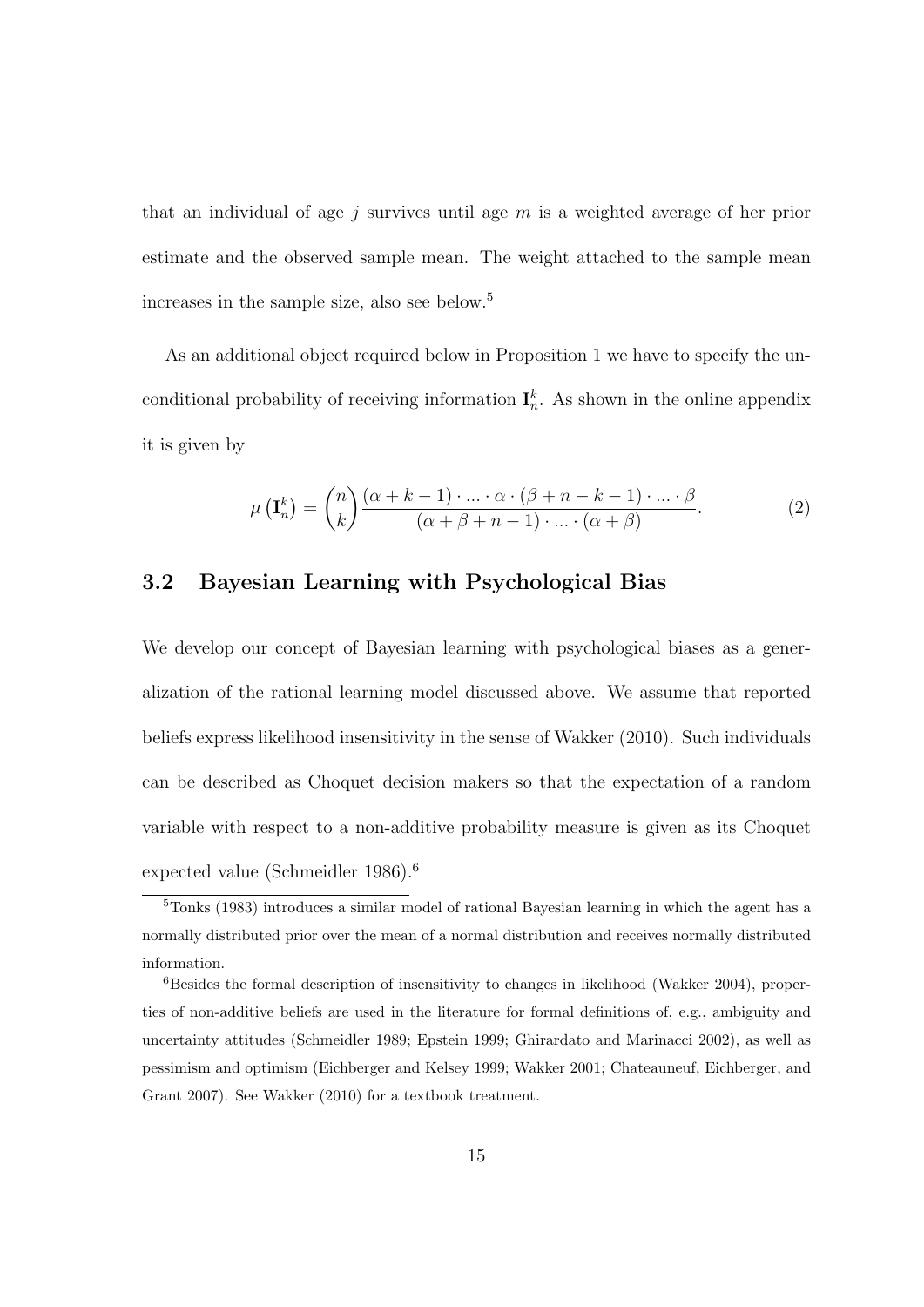#### **3.2.1 Neo-additive Beliefs**

Our approach focuses on non-additive probability measures that are defined as neoadditive capacities in the sense of Chateauneuf, Eichberger, and Grant (2007). According to the standard—motivational—interpretation, neo-additive beliefs stand for a deviation from additive beliefs such that a parameter  $\delta$  measures the lack of confidence the decision maker has in a subjective additive probability distribution *µ*. The optimism parameter  $\lambda$  measures how much weight the decision maker puts on the best possible outcome of an alternative. According to an alternative—the cognitive interpretation,  $\delta$  is an index of likelihood insensitivity. Factor  $(2\delta\lambda + (1-\delta))/2$  is referred to as index of elevation (cf. Equ 7.2.6 in Wakker 2010). In the remainder of our analysis we simply refer to  $\delta$  as index of likelihood insensitivity and to  $\lambda$  as optimism parameter.

We consider the case of uncertain survival in which the agent is a Choquet decision maker so that her prior survival belief about *π* is given by a neo-additive capacity *ν* whose additive part is described by a Beta-distribution  $\mu$ . Her (prior) estimator is then the Choquet expected value of  $\tilde{\pi}$ ,  $\tilde{\pi}(\Omega) \in [0,1]$ , with respect to the non-additive prior *ν*:

$$
E[\tilde{\pi}, \nu] = \delta \cdot (\lambda \cdot \max \tilde{\pi} + (1 - \lambda) \cdot \min \tilde{\pi}) + (1 - \delta) \cdot E[\tilde{\pi}, \mu].
$$

As the best, respectively worst, possible outcome is survival, respectively death,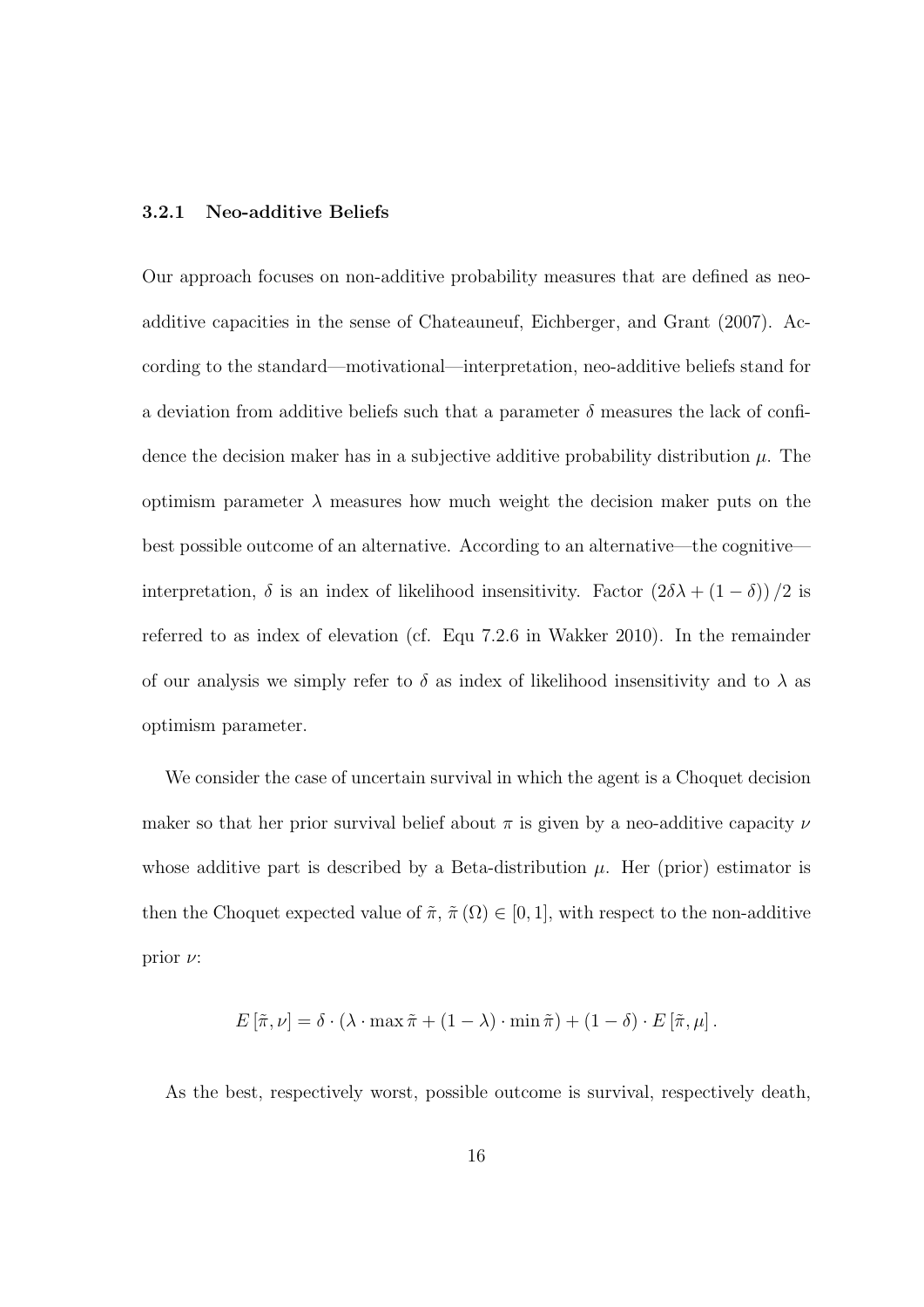we have that  $\max \tilde{\pi} = 1$ , respectively  $\min \tilde{\pi} = 0$ . Consequently, the above equation simplifies to

$$
E\left[\tilde{\pi},\nu\right] = \delta \cdot \lambda + (1-\delta) \cdot E\left[\tilde{\pi},\mu\right].\tag{3}
$$

#### **3.2.2 Updating of Neo-additive Beliefs**

Under the assumption that the agent updates (3) in light of new information  $\mathbf{I}_n^k$ , her posterior belief is given by the conditional neo-additive probability measure  $\nu$   $\left(\cdot \mid \mathbf{I}_n^k\right)$ so that the (posterior) estimate of  $\pi$  becomes  $E\left[\tilde{\pi}, \nu\left(\cdot \mid \mathbf{I}_n^k\right)\right]$ .

At this point we have to take a stand on how an agent updates her non-additive beliefs. Several different Bayesian update rules are perceivable for the non-additive beliefs of CEU decision-makers (Gilboa and Schmeidler 1993; Sarin and Wakker 1998; Pires 2002; Eichberger, Grant, and Kelsey 2007; Siniscalchi 2006). In this paper we consider the so-called Generalized Bayesian update rule which is formally defined in the online appendix<sup>7</sup>.

Applied to survival beliefs we obtain the following neo-additive (posterior) estimator that the agent of age *j* will be alive at age *m* given her information  $\mathbf{I}_n^k$ 

$$
E\left[\tilde{\pi},\nu\left(\cdot\mid\mathbf{I}_{n}^{k}\right)\right]=\delta_{\mathbf{I}_{n}^{k}}\cdot\lambda+\left(1-\delta_{\mathbf{I}_{n}^{k}}\right)\cdot E\left[\tilde{\pi},\mu\left(\cdot\mid\mathbf{I}_{n}^{k}\right)\right]
$$
(4)

<sup>7</sup>An axiomatic foundation under the assumption of CEU preferences is provided in Eichberger, Grant, and Kelsey (2007, 2010)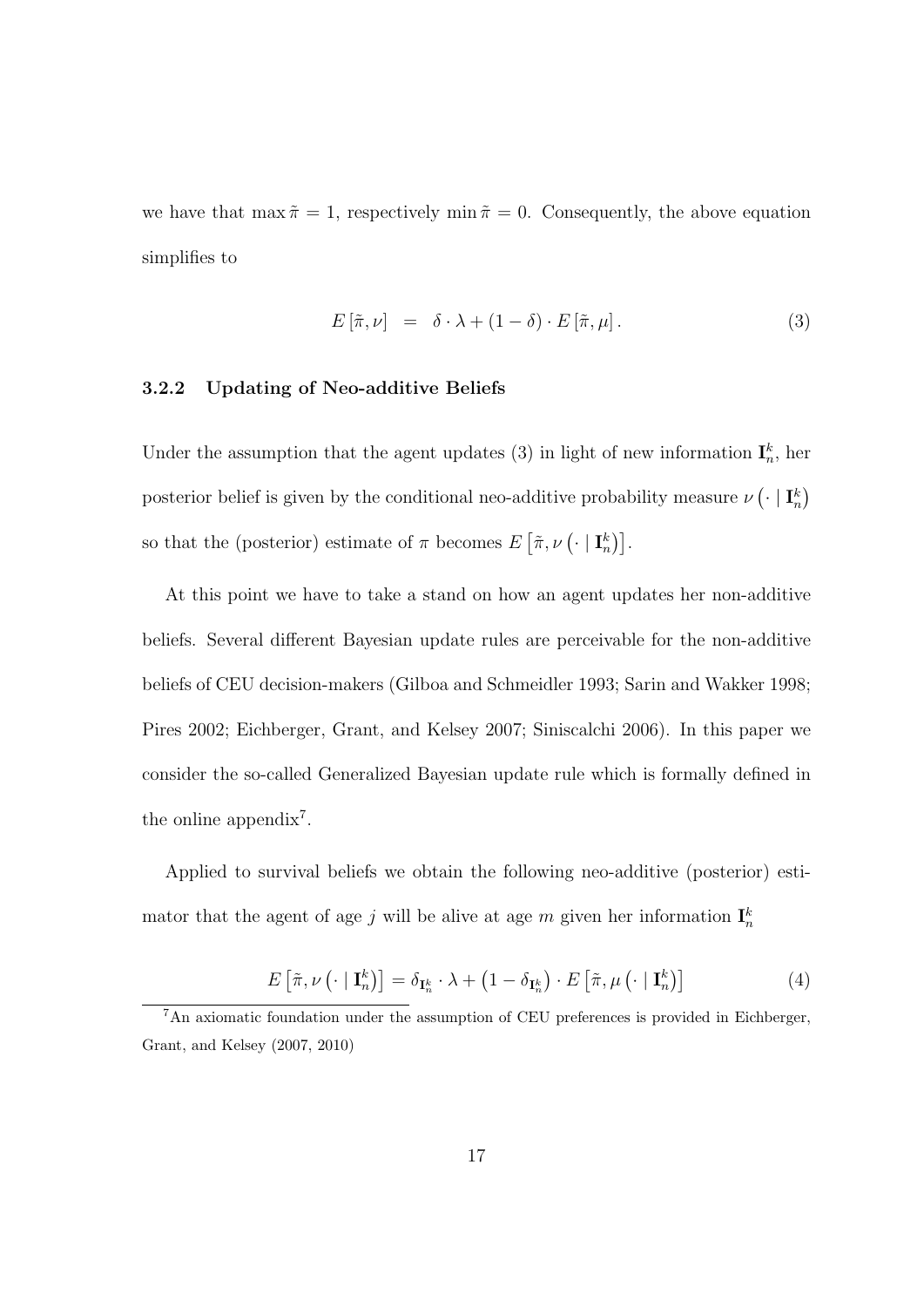where

$$
\delta_{\mathbf{I}_{n}^{k}} = \frac{\delta}{\delta + (1 - \delta) \cdot \mu(\mathbf{I}_{n}^{k})}.
$$
\n
$$
(5)
$$

Finally, we link information received by the agent to her age. We suppose that an agent of age *h* receives information  $\mathbf{I}_{n(h)}^k$ . This is equivalent to information gained from a statistical experiment with  $n(h)$  trials whereby the *experience* function  $n(h)$ satisfies  $n(0) = 0$ ,  $n(h) < n(h+1)$  for all *h* and  $n(h) \to \infty$  if  $h \to \infty$ . That is, our approach associates a higher age with greater experience whereby we do not restrict gaining of experience by any upper bound.<sup>8</sup>

### **3.3 A Parsimonious Model**

Collecting equations  $(1)$ – $(5)$ , the following proposition summarizes the considerations from above.

**Proposition 1.** *Under the assumption of Bayesian learning with psychological bias, the posterior belief of an agent of age h to survive from age j to age m conditional on information*  $\mathbf{I}_{n(h)}^k$  *is given by* 

$$
E\left[\tilde{\pi},\nu\left(\cdot\mid \mathbf{I}_{n(h)}^k\right)\right]=\delta_{\mathbf{I}_{n(h)}^k}\cdot\lambda+\left(1-\delta_{\mathbf{I}_{n(h)}^k}\right)\cdot E\left[\tilde{\pi},\mu\left(\cdot\mid \mathbf{I}_{n(h)}^k\right)\right],
$$

*whereby*

$$
\delta_{{\bf I}_{n(h)}^k}=\frac{\delta}{\delta+(1-\delta)\cdot \mu\left({\bf I}_{n(h)}^k\right)}
$$

*with*

$$
\mu\left(\mathbf{I}_{n(h)}^{k}\right) = {n(h) \choose k} \frac{(\alpha + k - 1) \cdot ... \cdot \alpha \cdot (\beta + n(h) - k - 1) \cdot ... \cdot \beta}{(\alpha + \beta + n(h) - 1) \cdot ... \cdot (\alpha + \beta)}
$$

<sup>8</sup>Sensitivity analysis with respect to this assumption is presented in the online appendix.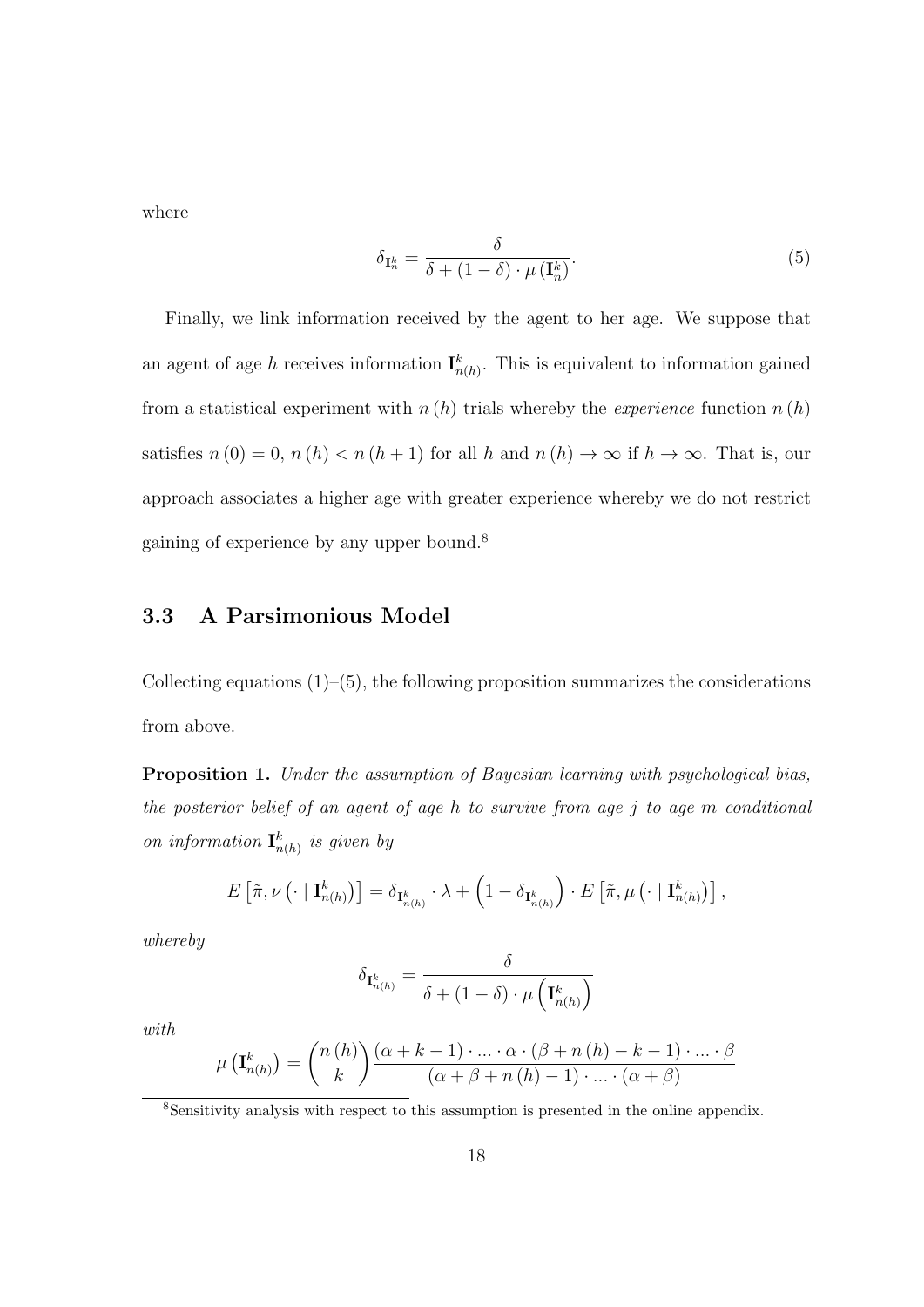*and*

$$
E\left[\tilde{\pi},\mu\left(\cdot\mid \mathbf{I}_{n(h)}^{k}\right)\right] = \left(\frac{\alpha+\beta}{\alpha+\beta+n(h)}\right)E\left[\tilde{\pi},\mu\right] + \left(\frac{n(h)}{\alpha+\beta+n(h)}\right)\frac{k}{n(h)},
$$

*where*  $E[\tilde{\pi}, \mu]$  *is the agent's prior additive estimate of the conditional survival probability.*  $\frac{k}{n(h)}$  stands for the observed sample mean of individuals who have survived *from age j to age m.*

Finally, we develop a highly simplified version of our model of Bayesian learning with psychological bias that we bring to the data on survival beliefs in Section 4. To this end, we impose four technically convenient assumptions:

**Assumption 1.** *The representative agent has a uniform prior distribution over the parameter*  $\pi$ *. That is,*  $\alpha = \beta = 1$ *, implying for (2)* 

$$
\mu\left(\mathbf{I}_{n(h)}^{k}\right) = \binom{n(h)}{k} \frac{k! \left(n(h) - k\right)!}{\left(n(h) + 1\right) \cdot n(h)!}
$$
\n
$$
= \frac{1}{1 + n(h)}.
$$

**Assumption 2.** *We suppose that the representative agent observes at every age sample means that actually coincide with objective survival rates. That is, for all h,*  $\frac{k}{n}$ *n*(*h*) *coincides with the true survival probability*  $\pi^*_{j,m}$  *to live from age j to m, whereby we re-introduce the subscript notation that had been dropped in the previous two subsections.*

**Assumption 3.** *We restrict ourselves to an experience function n* (*h*) = *h whereby we assume that agents start learning at the age of* 20 *which corresponds to*  $h = 1$  *in our model.*

**Assumption 4.** *We initialize*  $E\left[\tilde{\pi}_{r,r+1}, \mu\right]$  *for all ages*  $r = j, \ldots, m-1$  *as* 

$$
E\left[\tilde{\pi}_{r,r+1},\mu\right] = \phi \pi_{r,r+1}^*.
$$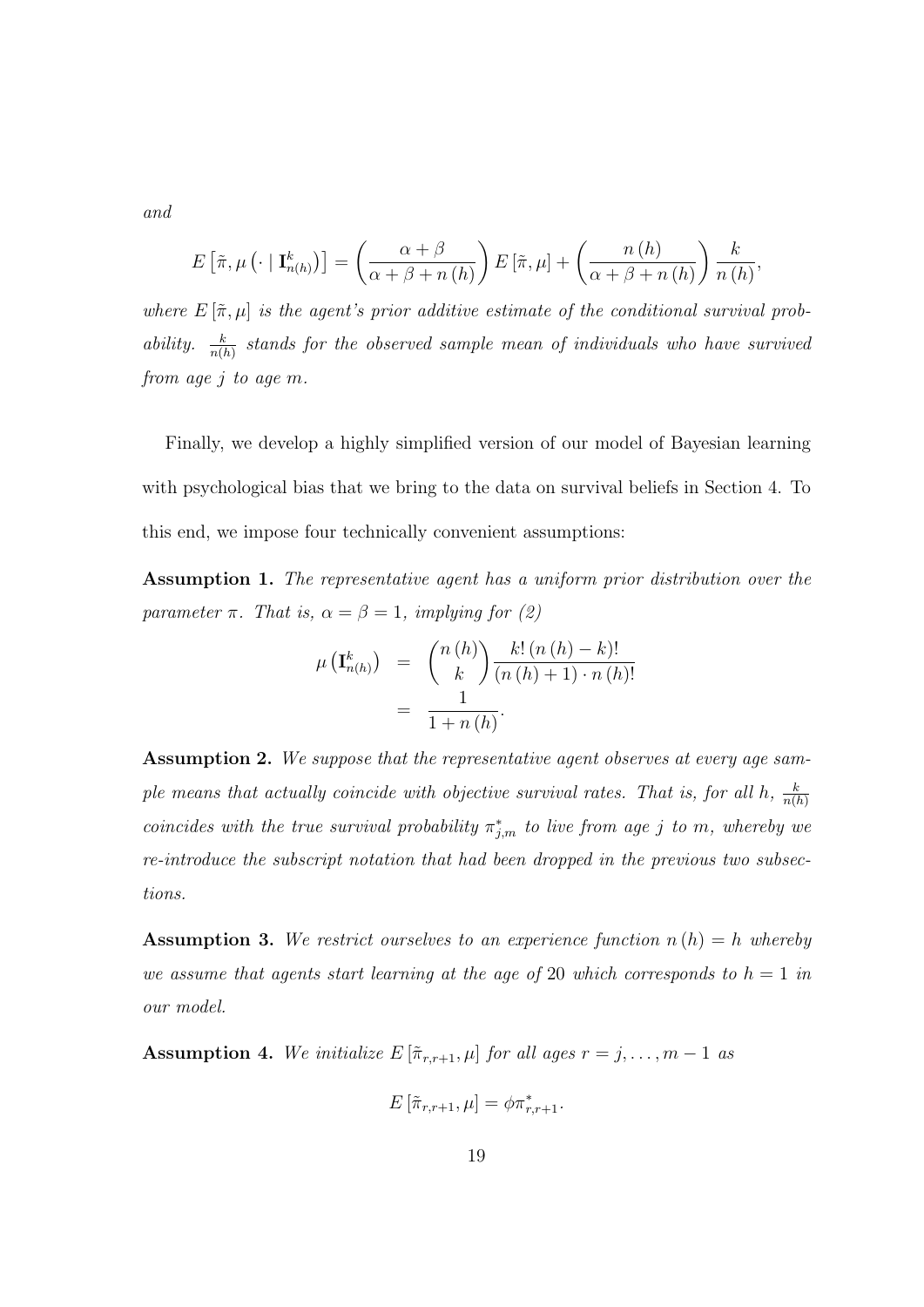Using Assumptions 1 through 4 in Proposition 1 and setting  $b_{j,m}^h \equiv E[\tilde{\pi}_{j,m}, \nu(\cdot | h)]$ we can summarize our parameterized Choquet model of subjective life expectancy as follows:

**Proposition 2.** Let  $h \leq j \leq m$  and suppose that Assumptions 1-4 hold. Then the *posterior belief of an agent of age h to survive from age j to age m is*

$$
b_{j,m}^h = \delta_h \cdot \lambda + (1 - \delta_h) \cdot \tilde{b}_{j,m}^h, \text{ where } \tilde{b}_{j,m}^h = \left(\frac{2\phi^{m-j} + h}{2 + h}\right) \pi_{j,m}^* \tag{6}
$$

*whereby*

$$
\delta_h = \frac{\delta}{\delta + (1 - \delta) \frac{1}{1 + h}}\tag{7}
$$

*and*

$$
\prod_{r=j}^{m-1} \phi \pi_{r,r+1}^* = \phi^{m-j} \pi_{j,m}^*.
$$
\n(8)

In contrast to Proposition 1, which characterizes our concept of Bayesian learning with respect to any possibly observable information  $\mathbf{I}_{n(h)}^k$ , Proposition 2 presents a model of Bayesian learning for a representative agent of age *h* that aggregates over all possible observations  $\mathbf{I}_{n(h)}^k$ , with  $k = 0, ..., n(h)$ , to the effect that Bayesian learning becomes now conditional on the agent's age only. In moving from the informationconditional learning model of Proposition 1 to the age-conditional learning model of Proposition 2, we have clearly chosen technically convenient over realistic assumptions. Nevertheless, we are going to argue in this paper that the learning model of Proposition 2 is—in spite of its limited realistic appeal—empirically superior compared to the standard model of rational Bayesian learning. In the remainder of this subsection we critically discuss Assumptions 1-4 in more detail.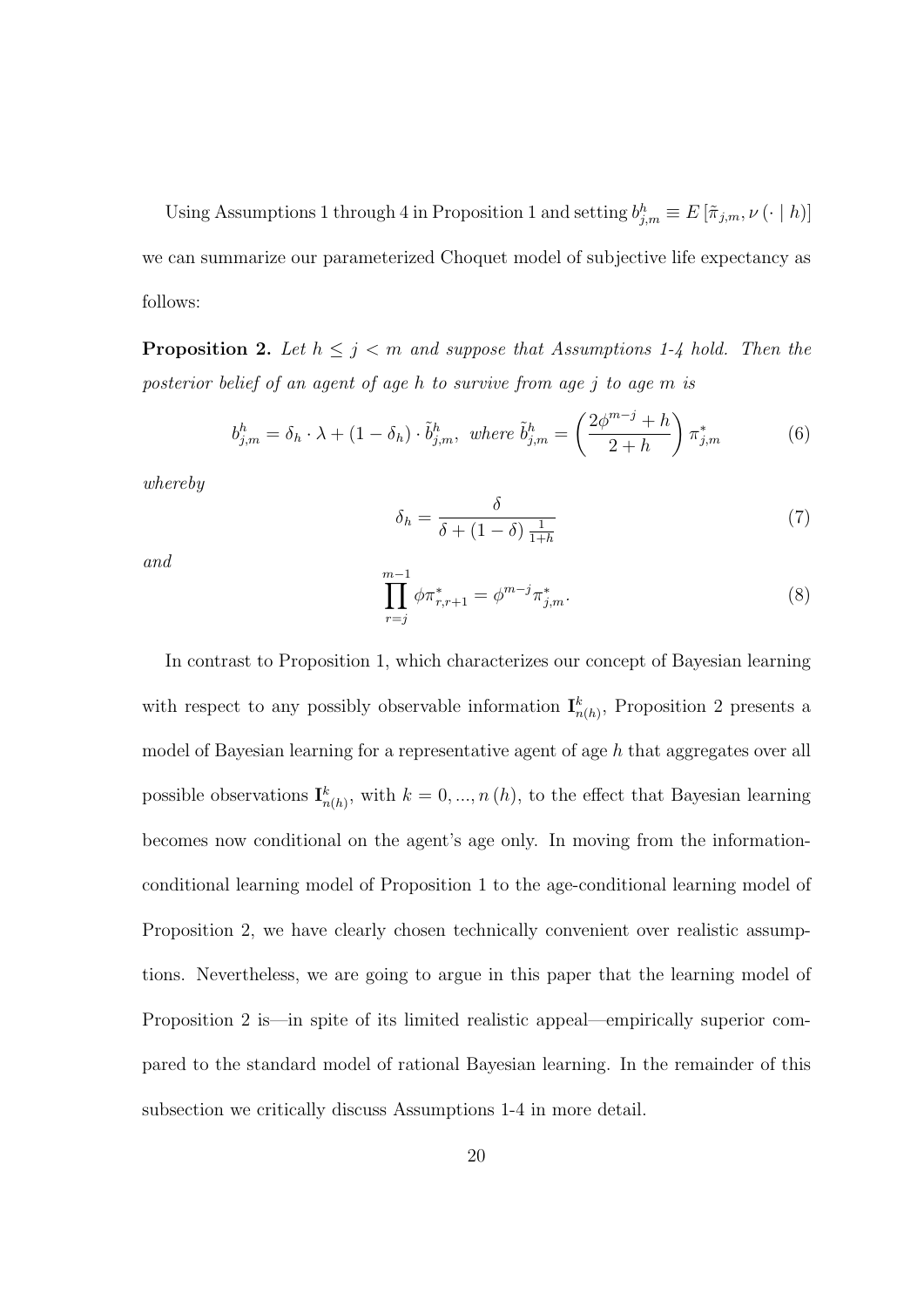Under Assumption 1 the impact of received information is independent of the observed *k* and depends only on the number of observations  $n(h)$ . The assumption is quite artificial. To see, however, that the uniform distribution assumption is technically very convenient, observe that it implies a constant value of the likelihood insensitivity parameter  $\delta_{\mathbf{I}_{n(h)}^k}$  across all possible observations  $\mathbf{I}_{n(h)}^k$ , with  $k = 0, ..., n(h)$ . Consequently, by Assumption 1 we trivially obtain for the "aggregated" likelihood insensitivity parameter that

$$
E\left[\delta_{\mathbf{I}_{n(h)}^{k}}, \mu\left(\mathbf{I}_{n(h)}^{k}\right)\right] = \sum_{k=0}^{n(h)} \frac{\delta}{\delta + (1-\delta) \cdot \mu\left(\mathbf{I}_{n(h)}^{k}\right)} \cdot \mu\left(\mathbf{I}_{n(h)}^{k}\right)
$$

$$
= \frac{\delta}{\delta + (1-\delta) \frac{1}{1+h}} \equiv \delta_{h}.
$$

That is, Assumption 1 greatly simplifies the aggregation problem over different survival information that an agent of age *h* can possibly observe.

Assumption 2 is, by the law of large numbers, appealing for a large number of observations. We regard it as innocuous. Notice that the assumption also implies that  $k = \pi^*_{j,m} n(h)$ .

Normalization of initial age in Assumption 3 corresponds with many life-cycle models of consumption and savings where agents are assumed to become economically active at age 20. Our findings are robust with respect to this normalization.<sup>9</sup> The structure of the experience function specified in Assumption 3, however, requires more discussion. We stipulate that the amount of survival information strictly

<sup>&</sup>lt;sup>9</sup>Results are available upon request.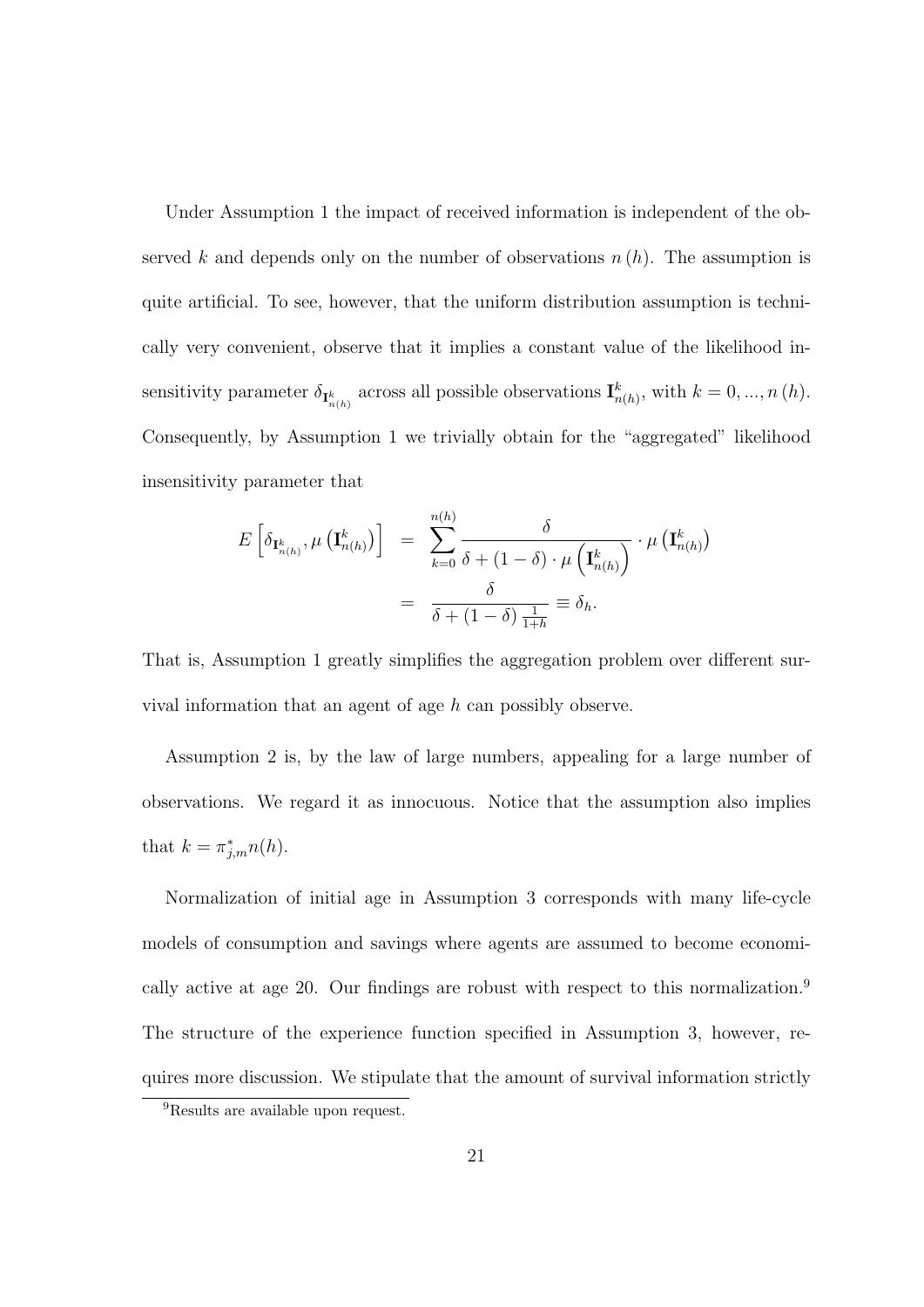increases in an individual's age. Our first argument in favor of Assumption 3 is pragmatic: To model an information flow in terms of a filtration process, i.e., no memory losses, is standard in the literature. Second, our assumption captures the notion that older individuals have more information about their own demise because they observe peer groups dying as well as have experienced own health histories. However, our assumption does not account for the empirical fact that memory-losses become increasingly common for older age-groups. To accommodate this, we investigate sensitivity of our estimation results with respect to the experience function, see our online appendix. There we consider faster accumulation of experience in a linear way, a square-root experience function (capturing decreasing marginal experience), and an inverse u-shaped experience function with a peak at real-life age 65 (which represents a reduced form model of decreasing marginal experience combined with an eventually dominating depreciation of memory). Broadly speaking, our findings are robust to these alternative choices.<sup>10</sup>

Assumption 4 implies that belief  $E[\tilde{\pi}_{j,m}, \mu]$  for all pairs  $(j, m)$  is given by  $E[\tilde{\pi}_{j,m}, \mu] =$  $\prod_{r=j}^{m-1} \phi \pi^*_{r,r+1} = \phi^{m-j} \pi^*_{j,m}$ . The assumed age-independent difference between the (additive) subjective expectation of the representative agent's survival probability and the true average survival probability keeps the model as mathematically simple as possible.

 $10A$  qualitative difference is that inverse u-shaped experience translates into inverse u-shaped likelihood sensitivity.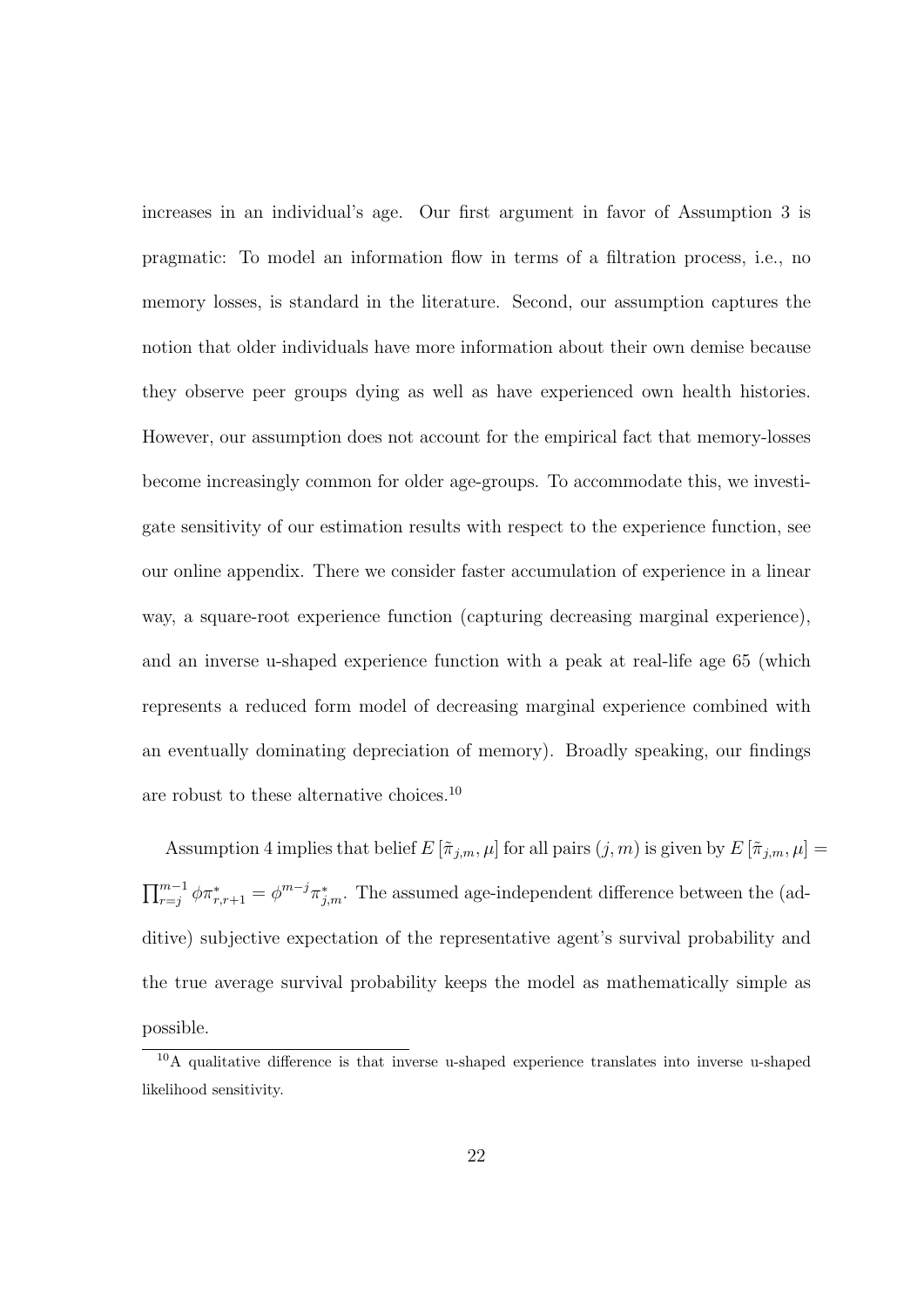#### **3.4 Psychological Interpretation**

If there is no likelihood insensitivity in the agent's beliefs, i.e.,  $\delta = 0$ , our model reduces to a version of rational Bayesian learning such that

$$
b_{j,m}^h=\left(\frac{2\phi^{m-j}+h}{2+h}\right)\pi_{j,m}^*.
$$

We occasionally refer to term  $\frac{2\phi^{m-j}+h}{2+h}$  as a bias factor. In line with standard results on consistency of additive Bayesian estimators, in particular Doob's consistency theorem (Doob (1949), Breiman, LeCam, and Schwartz (1964), Lijoi, Pruenster, and Walker (2004)), the subjective belief of a rational agent therefore converges to the objective probability  $\pi^*_{j,m}$  when her actual age *h*—and thereby the amount of gathered information—increases. Depending on an initial overestimation ( $\phi > 1$ ), resp. underestimation  $(\phi < 1)$ , subjective beliefs monotonically converge from "above", respectively "below". This convergence behavior is the same for all target ages. Such a model of rational Bayesian learning can obviously not accommodate the stylized facts of Figure 1, showing strong underestimation for a lower target age, e.g., *m* = 80, and strong overestimation for a higher target age, e.g.,  $m = 95$ . In order to accommodate these stylized facts by rational Bayesian learning alone, an adequate model would require target-age specific parameters  $\phi_m$  such that, e.g.,  $\phi_{85}$  < 1 and  $\phi_{95}$  > 1. Such an extension would come at the cost of losing parsimony without offering a straightforward interpretation of the additional parameters. In our opinion, it is therefore highly implausible that the HRS data may reflect rational Bayesian learning alone.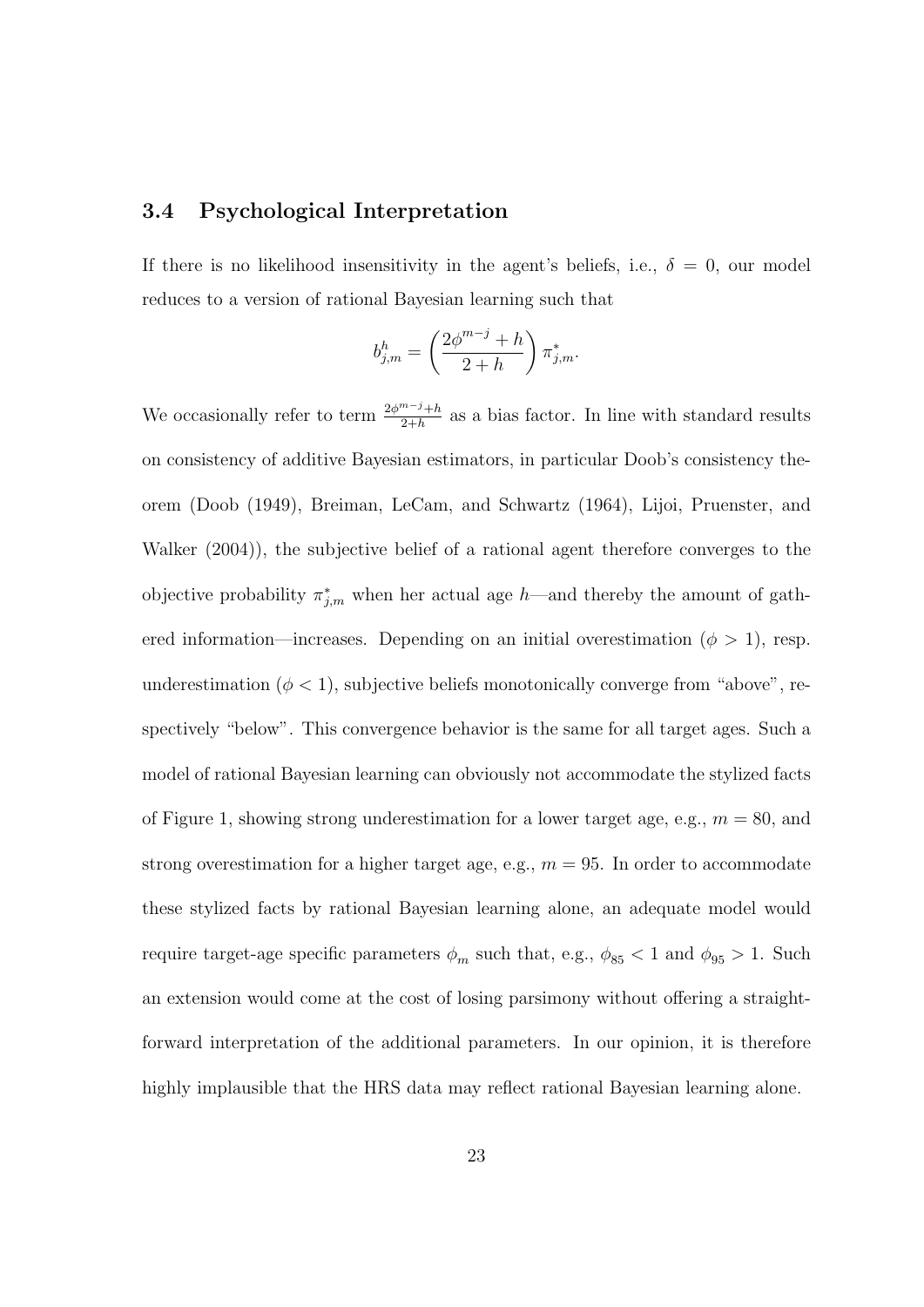If, in contrast, there is some likelihood insensitivity involved, i.e.,  $\delta > 0$ , the resulting non-additive Bayesian estimator is no longer consistent but rather biased. Now there exist two different long-run effects in our model of Bayesian learning. On the one hand, the additive part of the agent's belief, i.e.,  $\left(\frac{2\phi^{m-j}+h}{2+h}\right)$ 2+*h*  $\int \pi^*_{j,m}$ , still converges with increasing age *h* towards the objective probability  $\pi^*_{j,m}$ . On the other hand, however, the impact of this additive part on the overall belief will decrease with increasing age since, for a given  $0 < \delta < 1$ ,  $\delta_h$  is strictly increasing in *h*. That is, the older the agent gets, i.e., the more information she receives, the more is her survival belief determined by the value of the optimism parameter  $\lambda$ . As a consequence, comparatively small objective survival probabilities, i.e.,  $\pi^*_{j,m} < \lambda$ , tend to be overestimated with increasing age  $h$ , whereas large objective survival probabilities, i.e.,  $\pi^*_{j,m} > \lambda$ , tend to be underestimated. Since the objective survival probabilities are decreasing with higher age, our formal model is able to capture the stylized facts presented in Section 2 that (i) elderly people appear to be overly optimistic whereas (ii) young people are apparently overly pessimistic with respect to their survival probabilities.

If there is some likelihood insensitivity involved, the agents of our model tend to "flatten out" probabilities with increasing age. We can thus offer the following behavioral interpretation of our formal learning model:

1. With increasing age the agent loses her probabilistic sophistication because any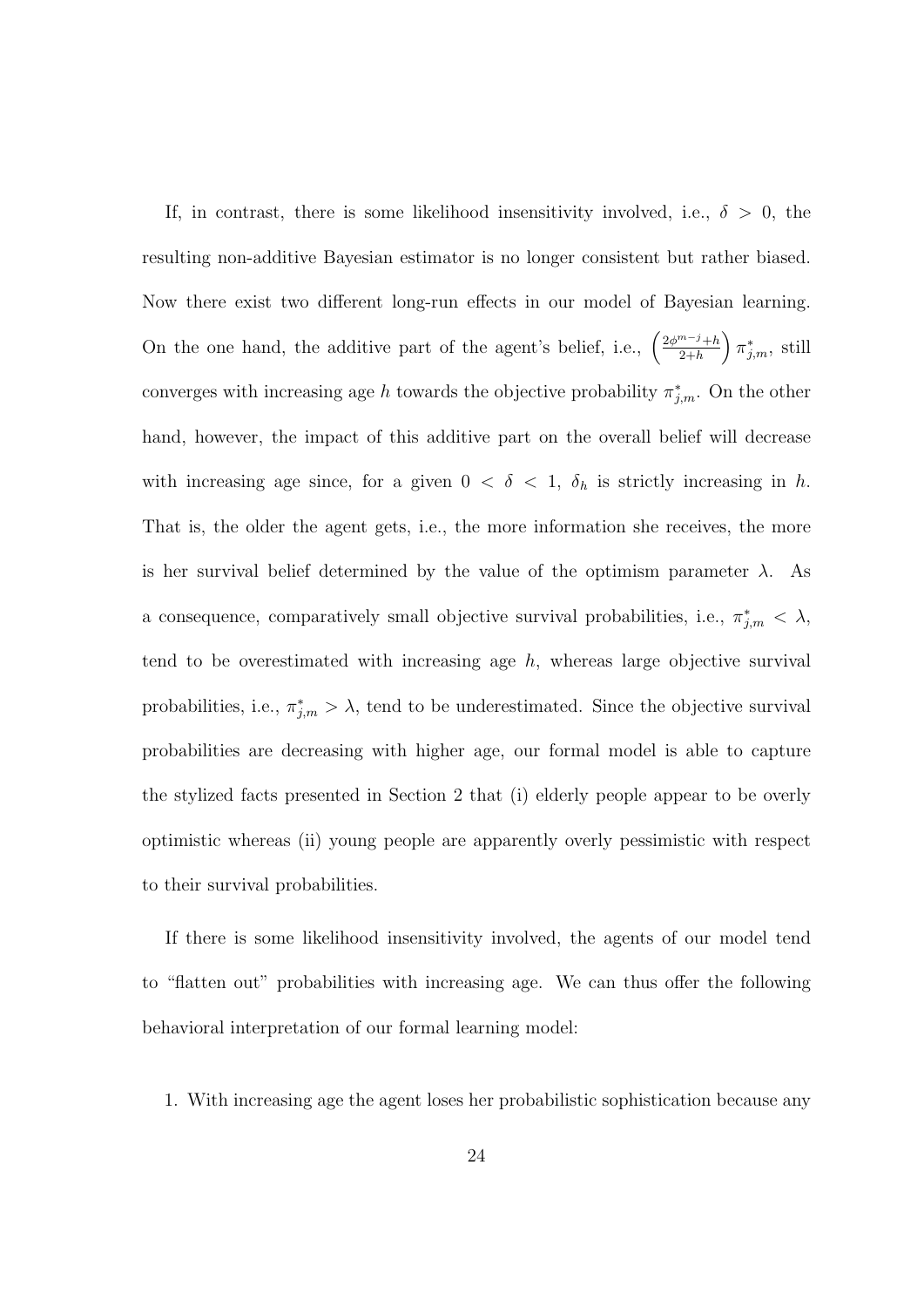probabilistic differences become—in her perception—increasingly dominated by her attitudes towards likelihood insensitivity.

2. Nevertheless, the agent also keeps on learning from the data in a rational sense by updating the additive part of her subjective belief in accordance with the standard Bayesian approach.

Alternatively, one could argue that people want to minimize their "cognitive encounters with death" (Kastenbaum 2000) and suppress the notion of death the more, the more relevant the risk of dying becomes, i.e., the older they are. Interpreting such age-increasing minimization of cognitive encounters with death as an increasing deviation from a rational assessment, the increasing optimistic bias of our model might be (heuristically) interpreted as a measure for people's avoidance of "a realistic assessment of their encounter with death".<sup>11</sup>

Regardless of any specific behavioral—either heuristic or decision theoretic—interpretation we may want to attach to our Choquet decision-theoretic model of biased Bayesian learning, we demonstrate in the remainder of this paper that our parsimonious model captures the stylized facts of the HRS data surprisingly well.

<sup>11</sup>We owe this interpretation to an anonymous referee.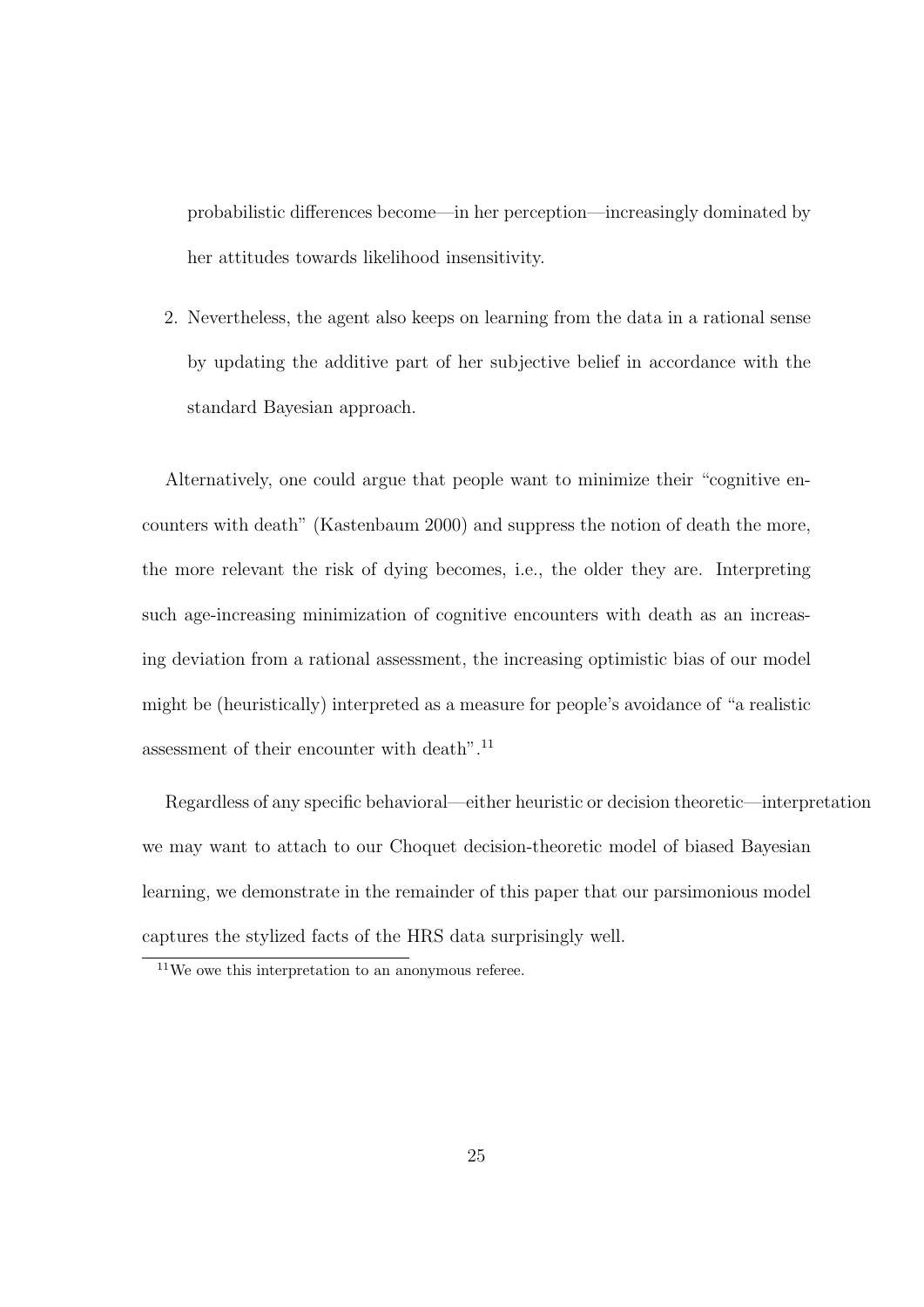## **4 Empirical Analysis**

#### **4.1 Estimation Strategy**

According to equations (6) and (7), we have to estimate three parameters,  $\Psi =$  $[\phi, \delta, \lambda]$ . To estimate these parameters we pool a sample of HRS data of waves *{*2000*,* 2002*,* 2004*}*. Except for heterogeneity in sex and age, we ignore all other heterogeneity across individuals. We deliberately choose this strategy in order to focus the analysis on the main message of this paper: Choquet Bayesian learning is a more appropriate model for survival belief formation than rational Bayesian learning.<sup>12</sup> For notational convenience, we again do not display an index for sex.

In each interview age group *j* we have  $N_j$  observations denoted as  $i \in \{1, \ldots, N_j\}$ where  $N_j$  differs across groups. In our estimation we weigh observations by the inverse of the group sizes,  $\frac{1}{N_j}$ , so that we down-weigh age groups with many observations relative to age groups with few observations and vice versa.<sup>13</sup> We assume a linearly additive error term and determine parameter values by solving the following nonlinear minimization problem

$$
\min_{\Psi} \frac{1}{2} \sum_{j=1}^{J} \frac{1}{N_j} \sum_{i=1}^{N_j} \left( i b_{j,m}^j - b_{j,m}^j \right)^2.
$$

<sup>&</sup>lt;sup>12</sup>In particular, it is not the purpose of this paper to analyze how updating of beliefs differs across particular idiosyncratic health shocks or other events that are regarded as relevant for survival belief formation in the literature, such as parental death. As we further discuss in our concluding remarks in Section 5, a more in depth analysis of survival belief formation based on idiosyncratic events using our framework is left for future research.

<sup>&</sup>lt;sup>13</sup>Observe that this weighting scheme implies that our point estimates are identical to a regression based on average survival rates of each group. Parameter estimates from an un-weighted regression are similar and are available upon request.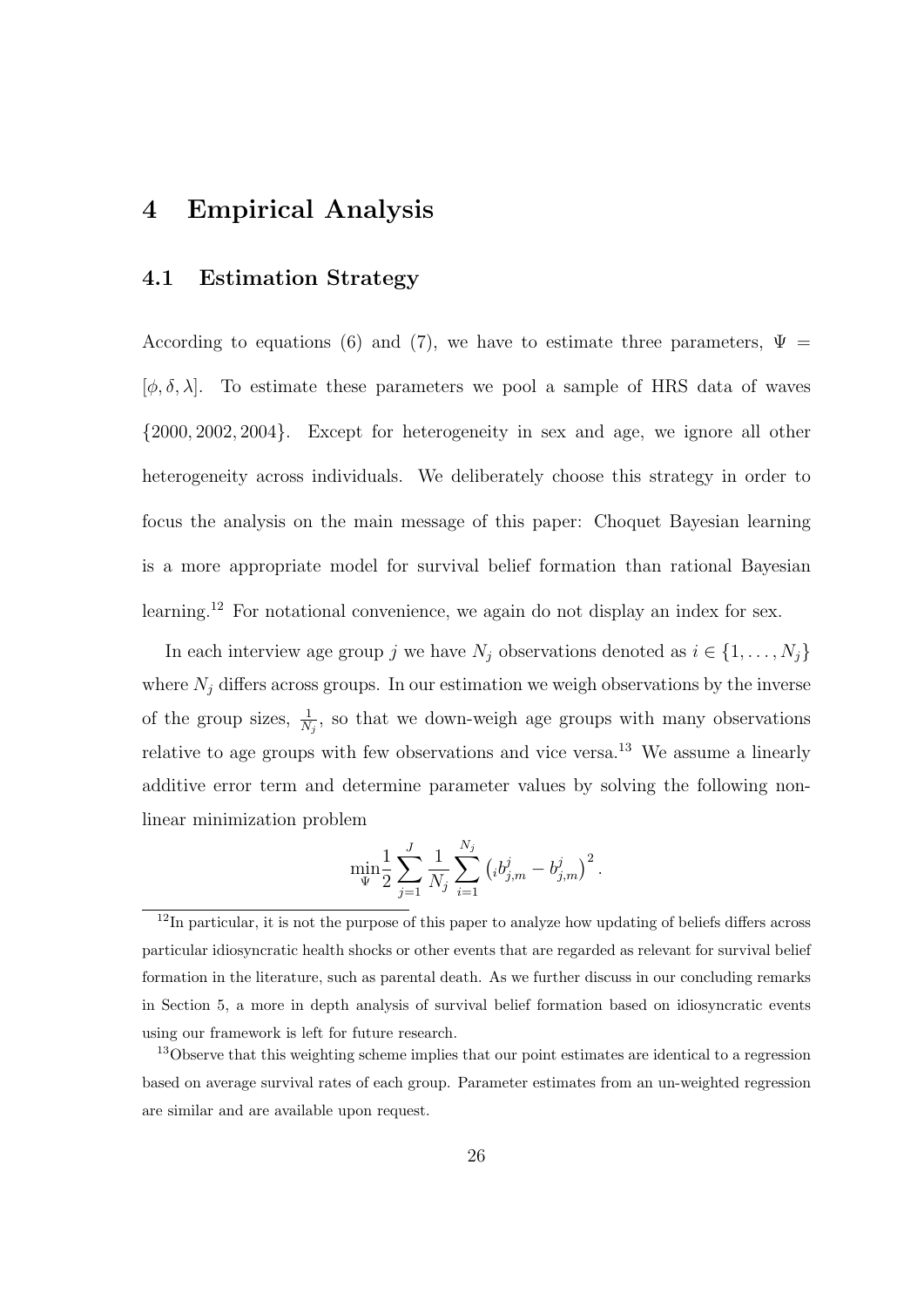Here,  $_i b^j_{j,m} = E[\tilde{\pi}_{j,m}, \nu_i(\cdot | j)]$  denotes individual *i*'s conditional subjective belief to survive from interview age *j* to target age *m* as reported in the HRS data.  $b^j_{j,m}$  =  $E\left[\tilde{\pi}_{j,m},\nu\left(\cdot\mid j\right)\right]$  is the predicted subjective belief according to our model as defined in the previous section. Recall that target ages are assigned to interview ages according to the pattern in Table 1.

We solve the above non-linear programming problem using a non-linear optimizer. As unique convergence is not guaranteed for such problems, we tried various combinations of starting values,  $\Psi_0$ , and alternative optimization routines for all of our scenarios that follow. For all these combinations the numerical routines returned the same solution vector  $\hat{\Psi}$ . We are therefore confident that the solvers converge to the unique global minimum. We bootstrap standard errors by drawing with replacement from our data on subjective beliefs and from our predicted data on objective survival probabilities in 500 bootstrap iterations.

#### **4.2 Main Results**

Our main estimation results are summarized in Table 2. For each estimated parameter, the table contains sex specific information on the point estimates,  $\Psi$ , the respective standard errors,  $\hat{\sigma}(\Psi)$ , and the 95% confidence intervals of the coefficient estimates,  $\widehat{CI}(\Psi)$ . We also report the  $R^2$  of the regressions as well as an "average  $R^{2n}$ , denoted as  $\bar{R}^2$ , as a measure of the fraction of the variation in average survival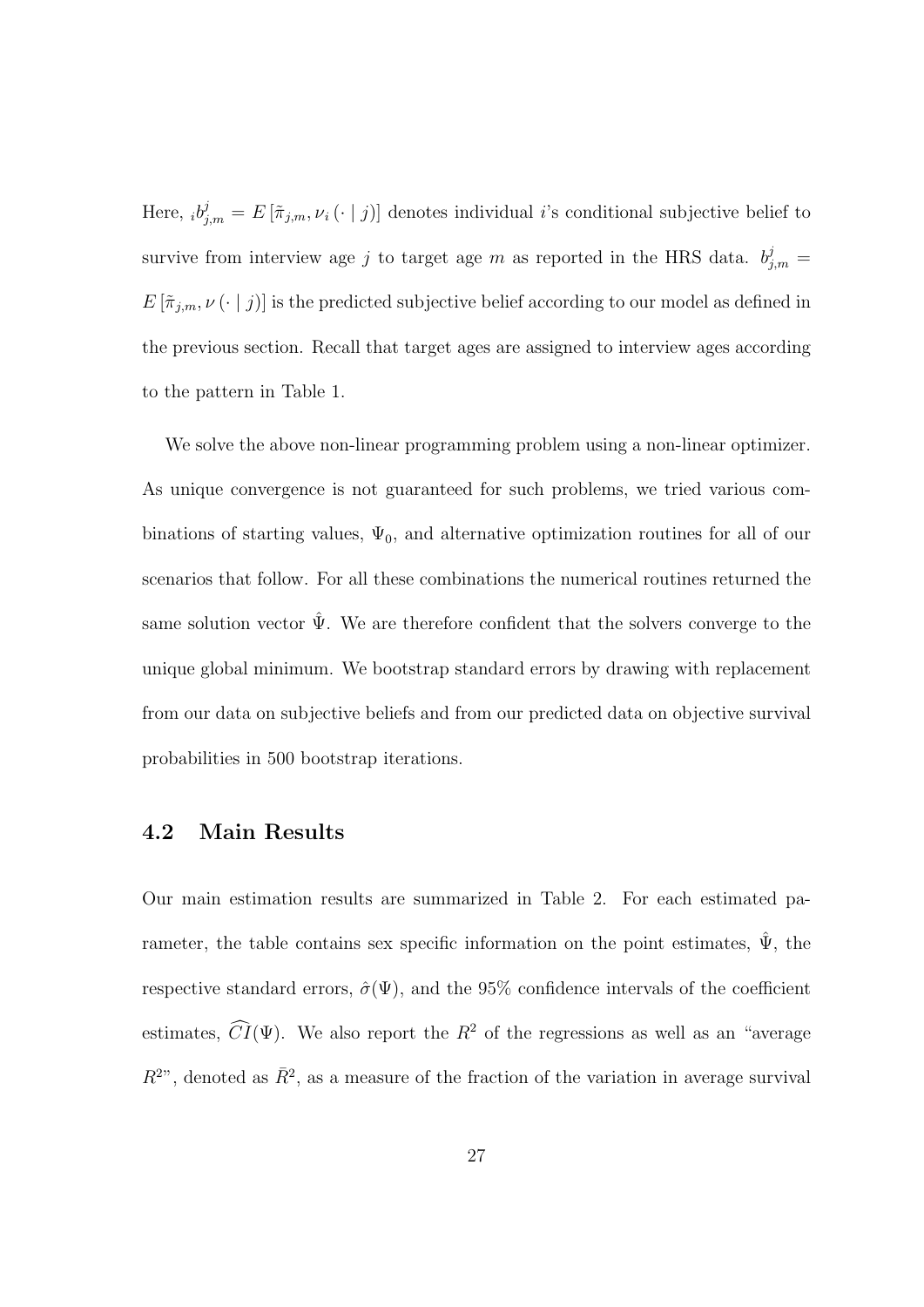probabilities explained by our model.

|                               | Men   |                      |                               | Women               |                      |                               |  |
|-------------------------------|-------|----------------------|-------------------------------|---------------------|----------------------|-------------------------------|--|
|                               | Ψ     | $\hat{\sigma}(\Psi)$ | $CI(\Psi)$                    | Ψ                   | $\hat{\sigma}(\Psi)$ | $CI(\Psi)$                    |  |
| Initial bias: $\phi$          | 0.891 | 0.002                | [0.887 0.895]                 | $0.900 \quad 0.002$ |                      | $\left[0.896\ 0.905\ \right]$ |  |
| Likelihood Insens.: $\delta$  | 0.020 | 0.002                | $\left[0.017\ 0.024\right]$   | $0.021$ $0.001$     |                      | $[0.019\ 0.023]$              |  |
| Degree of optimism: $\lambda$ |       | $0.454$ $0.012$      | $\left[0.431\;0.476\;\right]$ | $0.394$ $0.012$     |                      | [0.371 0.419]                 |  |
| $\overline{R^2}$              | 0.041 | 0.003                |                               | $0.063$ 0.003       |                      | [0.057 0.069]                 |  |
| $\bar{R}^2$                   | 0.803 | 0.035                | [0.691 0.834]                 | $0.943$ $0.010$     |                      | [0.905 0.944]                 |  |

Table 2: Parameter estimates

*Notes:*  $\hat{\Psi}$  are point estimates of model parameters,  $\hat{\sigma}(\Psi)$  is the respective standard deviation and  $\widehat{CI}(\Psi)$  is the respective 95% confidence interval. Standard errors are calculated by bootstrapping the subjective and objective survival probabilities by drawing with replacement in 500 bootstrap iterations.

*Source:* Own calculations based on HRS, SSA and HMD data.

We have already argued that a model of rational Bayesian learning alone cannot explain the observed patterns in the data because predicted subjective survival rates from such a model would converge to objective data. Quite in contrast, our model of psychologically biased Bayesian learning which considers non-additive beliefs results in a decent fit to average subjective survival expectations, also see Figure 3. For both men and women, predicted subjective beliefs track the average subjective beliefs from the data nicely. The average  $R^2$  is between 0.8 and 0.9 whereby the fit is significantly higher in case of women.<sup>14</sup> Unsurprisingly, our parsimonious specification of average

<sup>&</sup>lt;sup>14</sup>The value of the two-sided *t*-test on the difference between the  $R^2$ s for men and women is 108.96 with a *p*-value of 0.0. The values of Jarque-Bera test statistics for normality of the distribution of the bootstrapped  $R^2$ s (and their *p*-values) are at 0.02 (0.99) for men and at 4.49 (0.10) for women so that a standard *t*-test is applicable.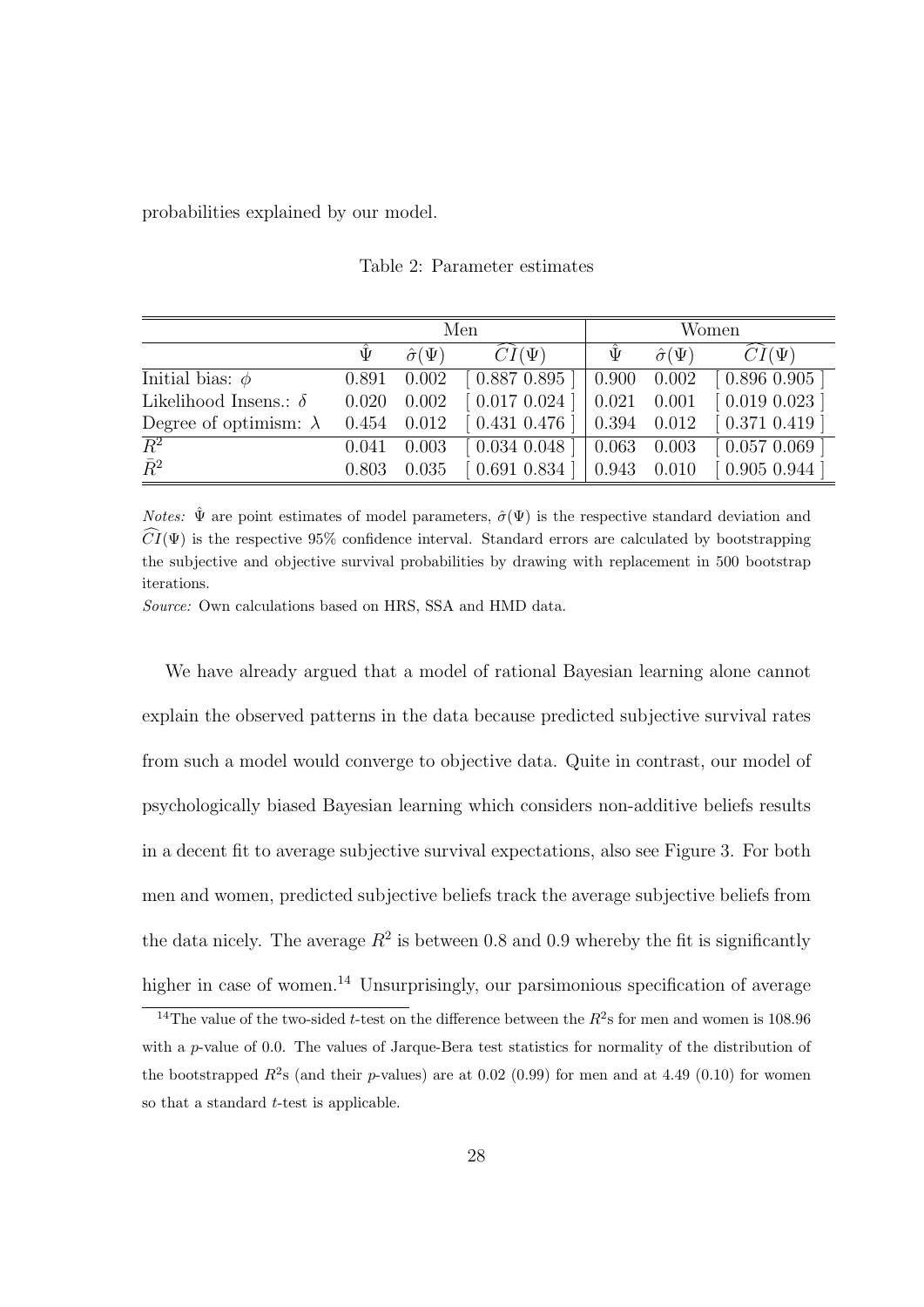Figure 3: Actual and predicted survival probabilities for psychologically biased Bayesian learning



*Notes:* Thin dashed lines are 95% confidence intervals obtained from 500 bootstrap iterations. *Source:* Own calculations based on HRS, HMD and SSA data.

beliefs results in low  $R^2$ s of the regressions—0.041 for men and 0.063 for women because our representative agent model can only capture some of the variation in answering patterns across individuals.

All parameters are estimated with high precision. Accordingly, parameters  $\delta$  and  $\lambda$ , which reflect the psychological biases in our model, are key for generating our results and we thereby formally reject the hypothesis of pure rational Bayesian learning. The point estimate of the initial bias,  $\phi$ , is below one and captures the initial pessimism expressed in subjective beliefs documented in Figure 1. Interpretation of the point estimate of  $\phi = 0.89$  for men ( $\phi = 0.9$  for women) is that a person with one year of experience at age 20 estimates the additive probability to survive from age 50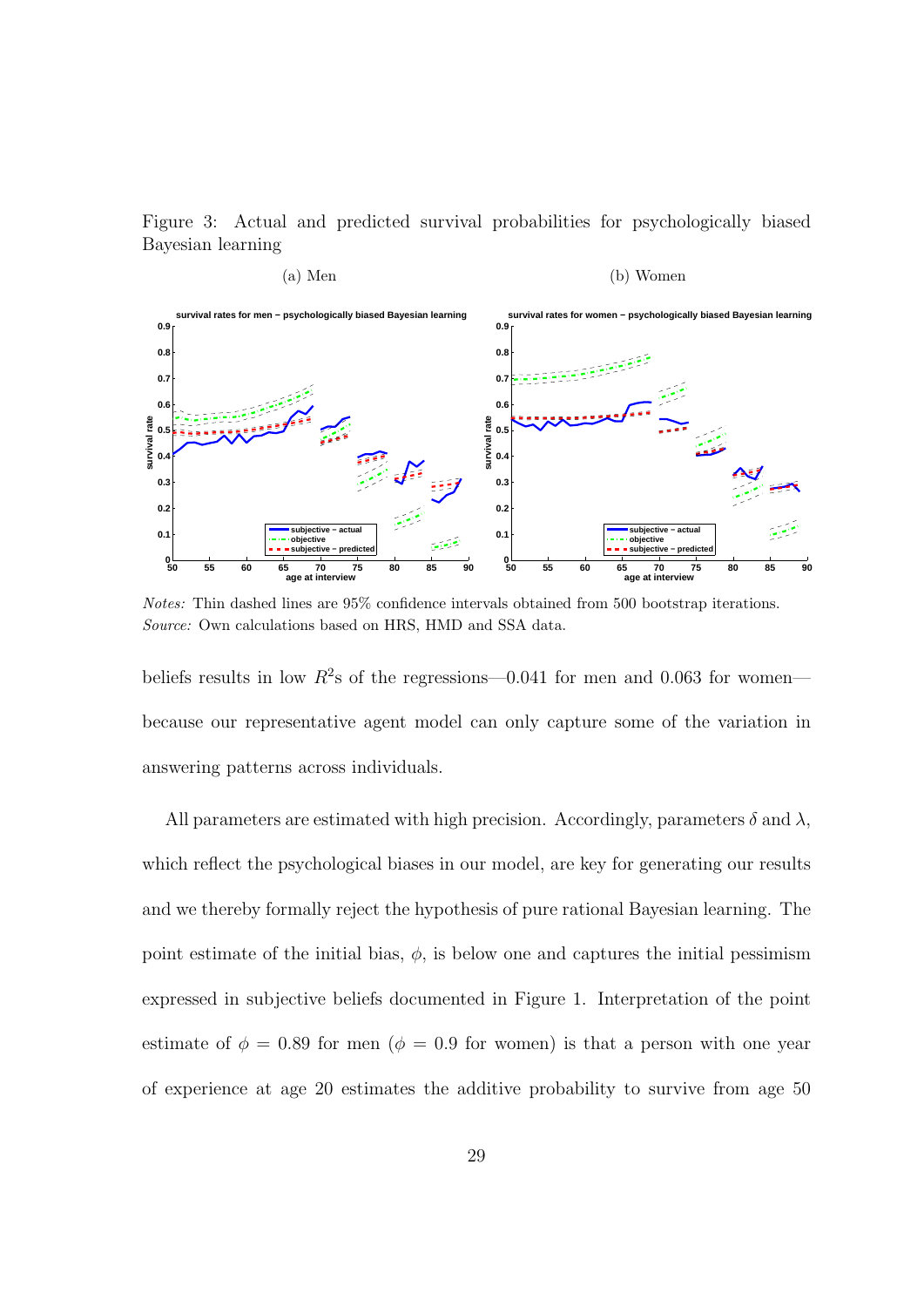to age 80 (for which  $m - j = 30$ ) to be  $\frac{2\phi^{m-j} + h}{2+h} \cdot 100\% = \frac{2\phi^{30} + 1}{3}$  $\frac{3}{3}$  · 100\% = 35.4\% (36*.*2%) of the objective data. Finally, a person at the age of 50 who has already gathered 31 years of experience  $(h = 31)$ , underestimates the additive probability by factor  $\frac{2\phi^{m-j}+h}{2+h} \cdot 100\% = \frac{2\phi^{30}+31}{33} \cdot 100\% = 94.1\%$  (94.2%) only. As we show in the online appendix, however, these biases should not be interpreted too literally because they crucially depend on the speed at which experience is accumulated.

Recall from equation (6) that biases in beliefs are not only governed by the additive model. We find that the measure of optimism under likelihood insensitivity is significantly higher for men, i.e.,  $\lambda = 0.454$  with a 95% confidence interval of [0.431, 0.476], than for women, i.e.,  $\lambda = 0.394$  with a 95% confidence interval of [0.371, 0.419].<sup>15</sup> At the same time, the initial degree of likelihood insensitivity is almost identical for both sexes. According to our interpretation of non-additive beliefs, the weight  $(1 - \delta_h)$ measures how much evidence gained from rational Bayesian learning is taken into account. Conversely,  $\delta_h$  corresponds to the weight by which beliefs are affected by some "myside bias," in our model formalized as personal attitudes towards optimism, respectively pessimism, as measured by  $\lambda$ . A literal interpretation of our estimation results therefore suggests that respondents of both sexes are roughly affected by the same degree of likelihood insensitivity, but men resolve their likelihood insensitivity in a more optimistic manner than women. Furthermore, our results indicate that the initial likelihood insensitivity at the age of 19, cf. Assumption 3, is rather

<sup>15</sup>The *t*-statistic of the two-sided *t*-test for equality of the point estimates is 3*.*53.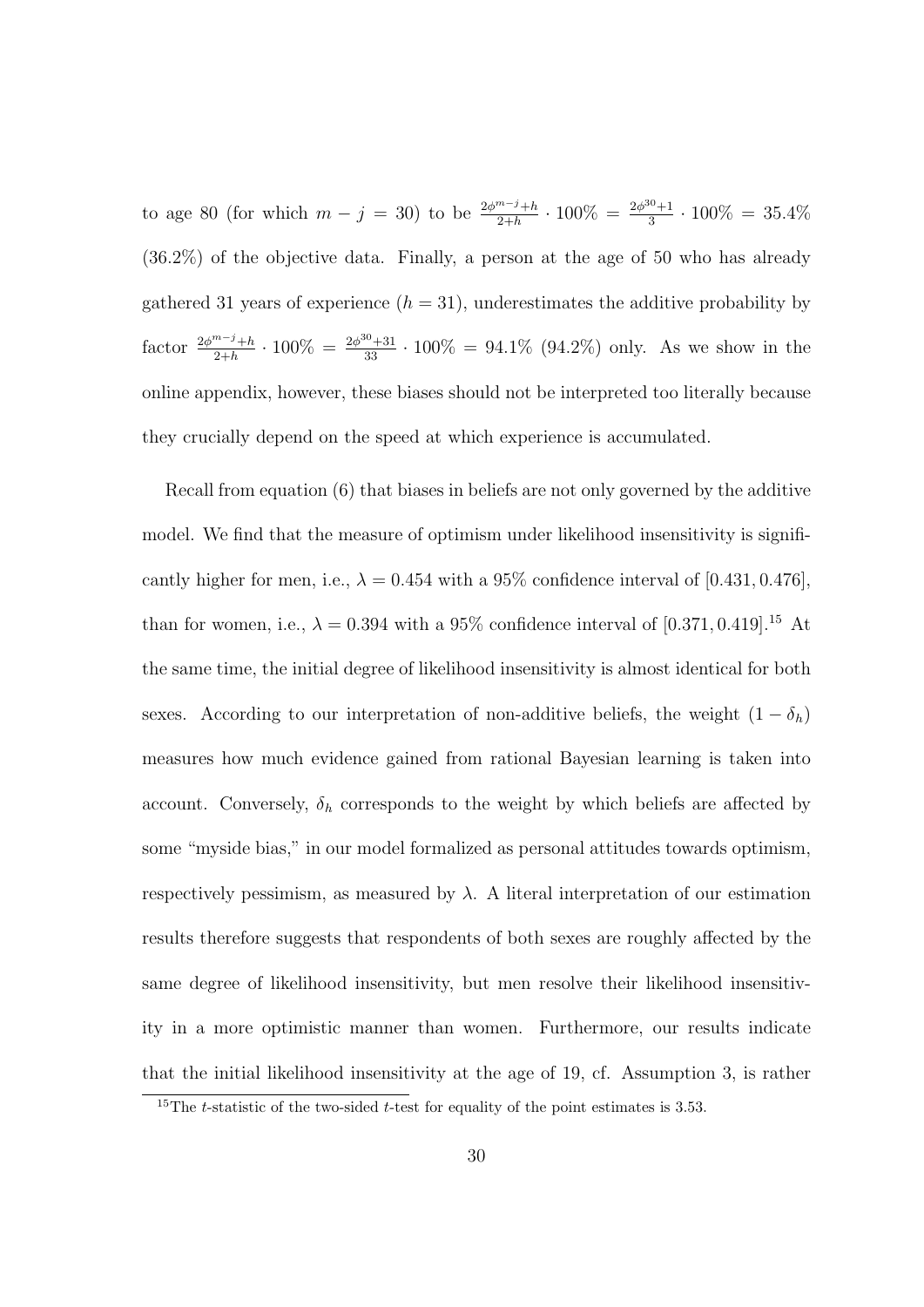low; the point estimates are about 0*.*02. At age 20, with one year of experience, it is  $\frac{0.02}{0.02 + (1 - 0.02)\frac{1}{2}} = 0.039$  and at age 50 (*h* = 30) it is  $\delta_{30} = \frac{0.02}{0.02 + (1 - 0.02)\frac{1}{31}} = 0.39$ , roughly ten times as large. Panel (a) in Figure 4 displays the degree of likelihood insensitivity  $\delta_h$  for all ages 50 − 89. Hence, although initial likelihood insensitivity at age 19 is relatively low, it has a strong impact on survival belief formation as individuals get older.

To interpret parameter estimates further, notice that our model represents two maps. The first map is from the objective data  $\pi^*_{j,m}$  to a subjective additive measure via bias factor  $\frac{2\phi^{m-j}+h}{2+h}$ , hence  $\tilde{b}^h_{j,m} = \left(\frac{2\phi^{m-j}+h}{2+h}\right)$ 2+*h*  $\int \pi^*_{j,m}$ . The second transformation maps the resulting object into a subjective non-additive probability measure *bj,m* with parameters  $\delta$ ,  $\lambda$ , cf. equation (6). As emphasized by Wakker (2010), this second map is a linear approximation to the following inverse S-shaped probability weighting function (cf. Tversky and Kahneman (1992), Wu and Gonzalez (1996))

$$
\omega(\xi_h, \tilde{b}_{j,m}^h) = \frac{(\tilde{b}_{j,m}^h)^{\xi_h}}{\left( (\tilde{b}_{j,m}^h)^{\xi_h} + (1 - \tilde{b}_{j,m}^h)^{\xi_h} \right)^{\frac{1}{\xi_h}}} \tag{9}
$$

for age-specific parameters  $\xi_h$ .

To illustrate this analogy, we back out age-specific parameters  $\xi_h$  from our estimates of  $\delta_h$  and  $\lambda$  by minimizing the Euclidean squared distance between (6) and (9) for  $h = 31, \ldots, 71$  (biological ages 50 to 90). Results of the age-specific probability weighting factors  $\xi_h$  are shown in Panel (b) of Figure 4. As ambiguity increases (Panel (a)), the linear probability transformation of equation (6) becomes less steep and curvature of the probability weighting function (9) increases, i.e.,  $\xi_h$  decreases (Panel (b)). Implied values of  $\xi_h$  are well within the range of standard estimates as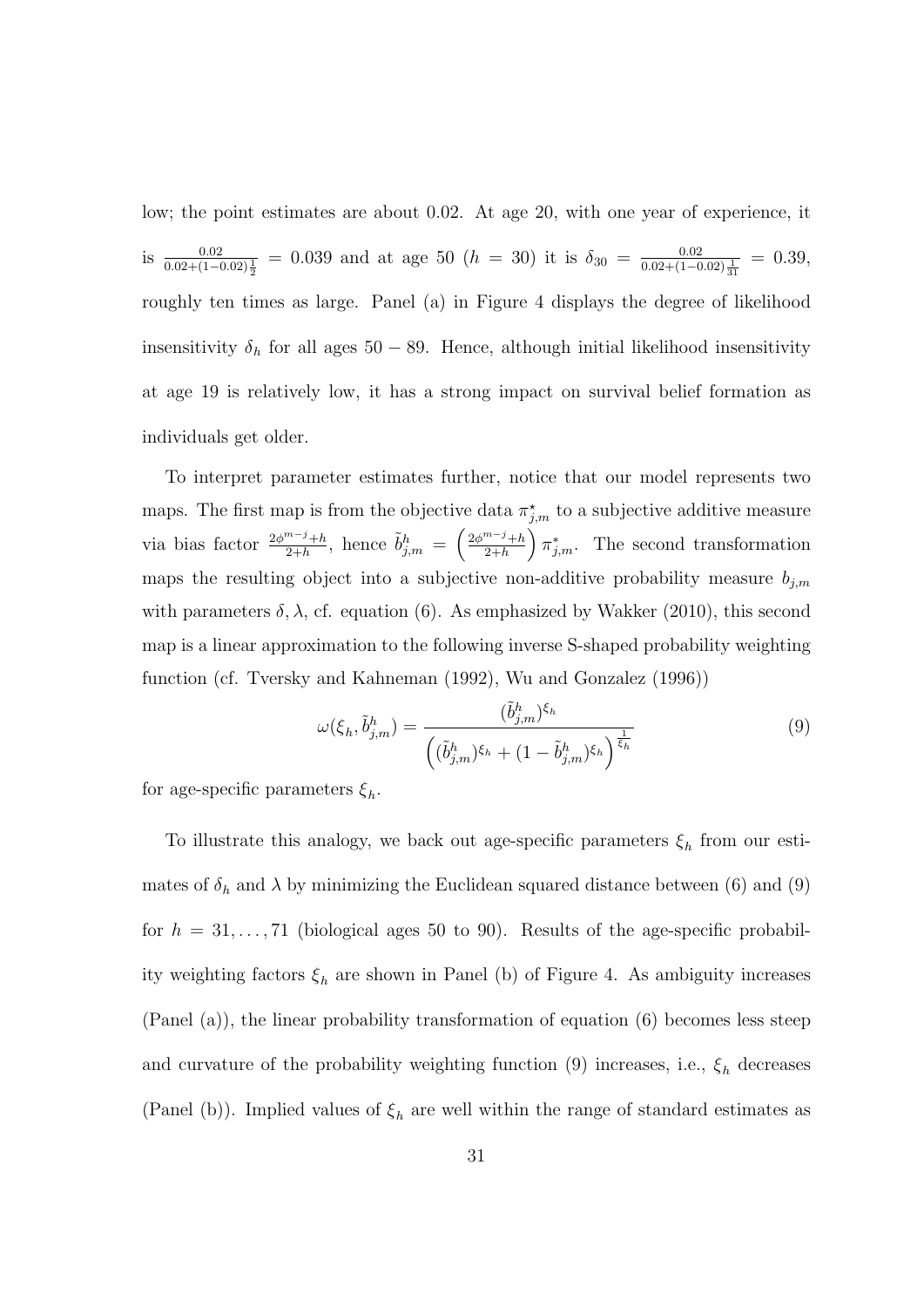reported by Wu and Gonzalez (1996) which is [0*.*5*,* 0*.*9].

Figure 4: Likelihood insensitivity and implied probability weighting factor



*Notes:* Thin dashed lines are 95% confidence intervals obtained from 500 bootstrap iterations. *Source:* Own calculations based on HRS, HMD and SSA data.

Figure 5 clarifies this analogy further. Here we plot for biological ages 50 and 80 the probability weighting function (dashed line, equation (9)), and its linear approximation (dashed-dotted line, equation (6)), for our point estimates of  $\delta$ ,  $\lambda$  and the implied values of  $\delta_{31}, \xi_{31}$ , respectively  $\delta_{61}, \xi_{61}$ , each for averages over sexes. The graph illustrates how likelihood insensitivity of older households increases in our model, i.e, the linear approximation to the probability weighting function (dashed dotted line) moves closer to a horizontal line where  $\tilde{b}^h_{j,m} = 0.5$ , a fifty-fifty probability judgement. Intersection of the linear dashed-dotted line representing equation (6) with the 45 degree line (along which  $b_{j,m}^h = \tilde{b}_{j,m}^h$ ) is at  $\tilde{b}_{j,m}^h = \lambda$ . Hence,  $\tilde{b}_{j,m}^h = \lambda$  represents the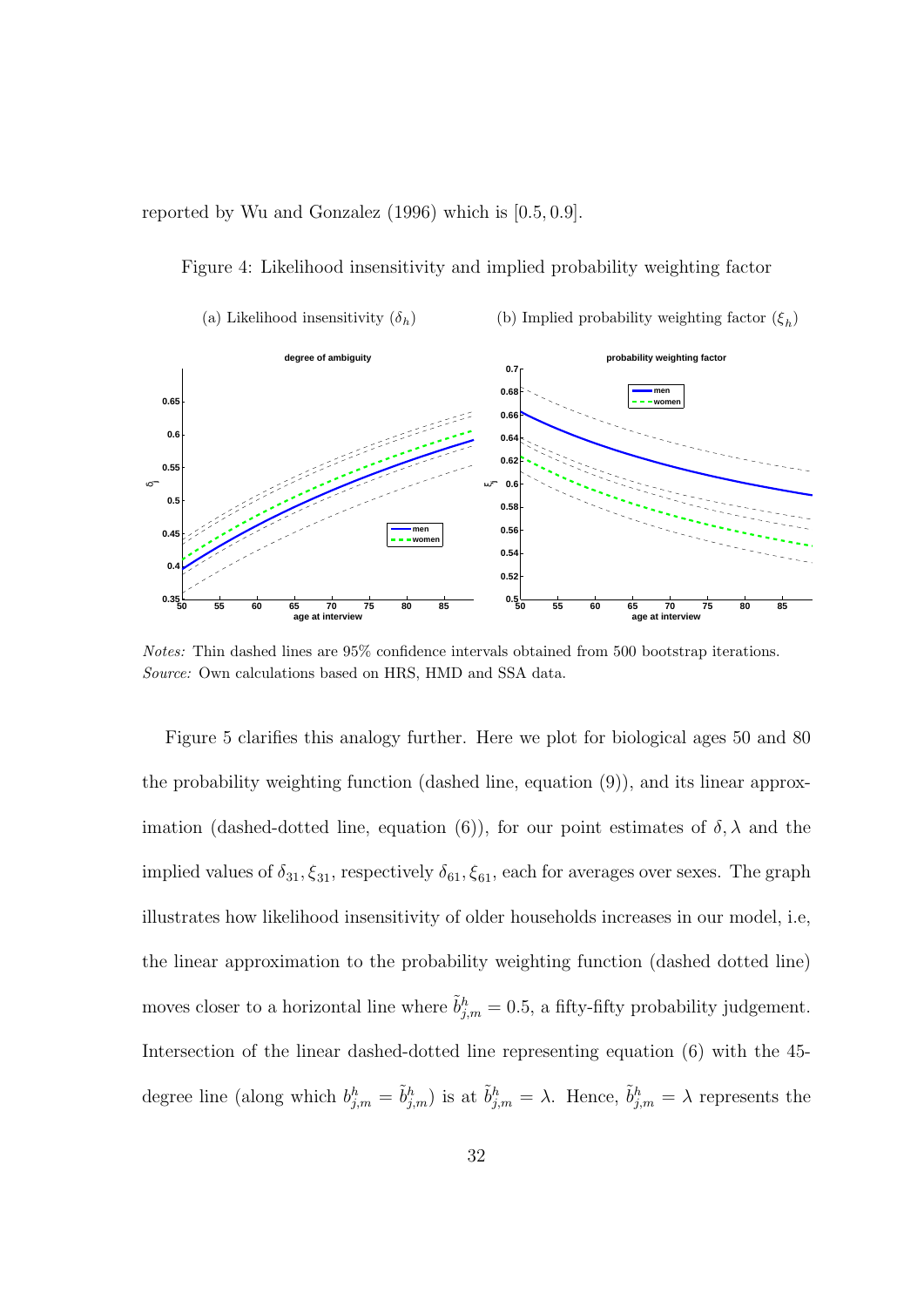



*Notes:* Implied probability weighting functions are computed for the respective point estimates averaged over sexes.

*Source:* Own calculations based on HRS, HMD and SSA data.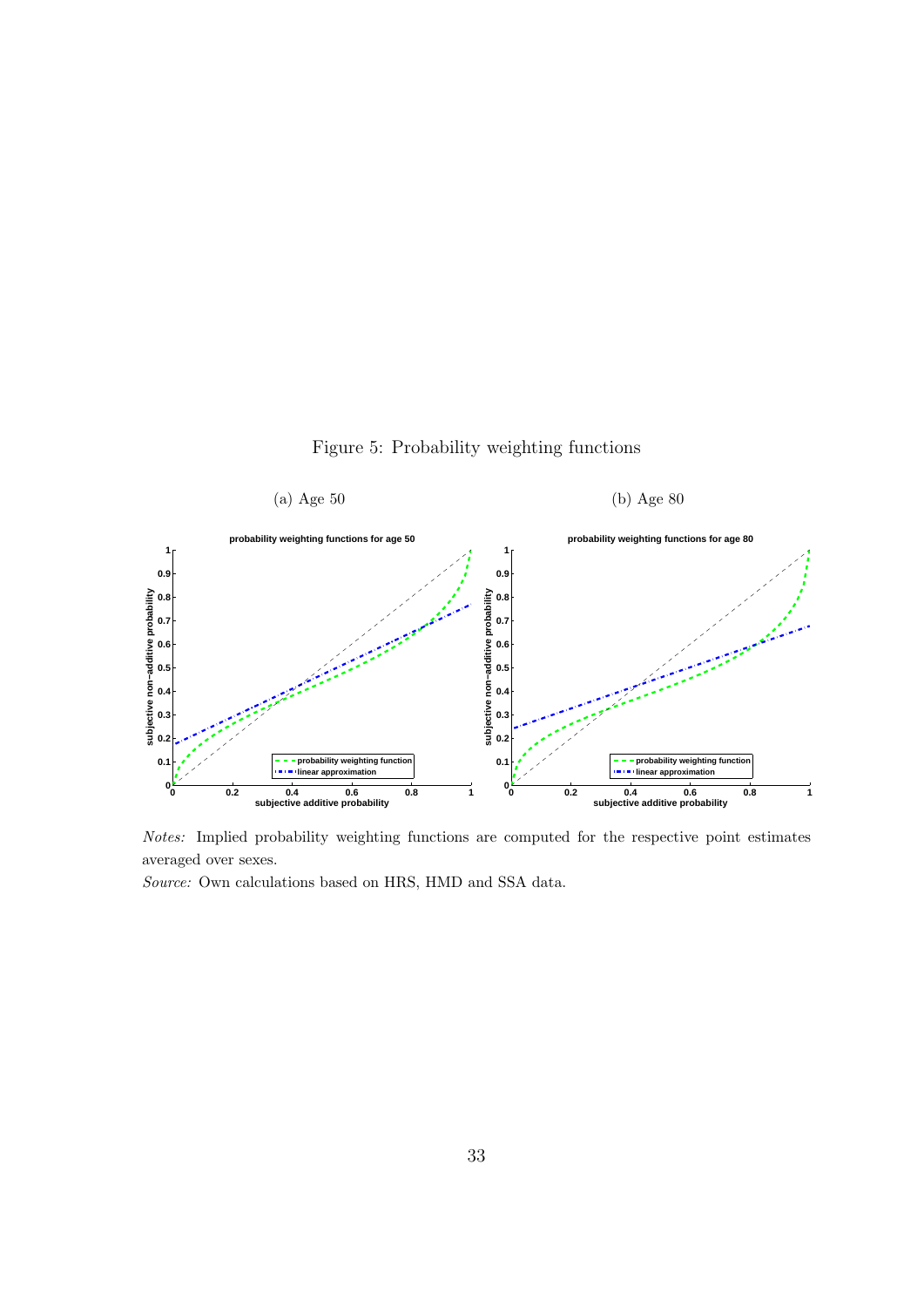knife-edge case between an optimistic relative to a pessimistic bias with respect to a subjective additive probability measure. That age 50 (80) households exhibit a pessimistic (optimistic) bias is due to the fact that respective objective probabilities to survive to some target age are more (less) than  $\lambda$ , cf. Figure 3.<sup>16</sup>

## **4.3 Focal Point Answers**

An apparently serious problem in data on subjective survival probabilities is the existence of "focal point answers" at self-reported survival probabilities of 0, 50, and 100 percent (Hurd and McGarry 1995; Gan, Hurd, and McFadden 2005). One interpretation for individuals indicating probabilities of 0 or 100 percent is that they have not fully understood the question.<sup>17</sup> Thus, focal point answers could be regarded as implausible estimates of subjective probabilities. However, as discussed by Smith, Taylor, Sloan, Johnson, and Desvouges (2001) and Khwaja, Sloan, and Chung (2007), these focal point answers at 0% and 100% still have information content regarding the correct subjective belief because smokers provide the answer 0% more frequently than non-smokers. The target age-group specific answer pattern in our data, shown in our online appendix, also illustrates that focal point answers have information content for the true subjective belief because the frequency of focal point answers at 0% increases with target age whereas the frequency of focal point answers at 100% decreases with target age. The overall pattern is the same for male and female respondents.

We investigate sensitivity of our results with respect to focal point answers by  $16$ In this argument, we can ignore for age 80 households the difference between the additive objective measure  $\pi$  and the additive subjective measure  $\tilde{b}$  because the bias factor  $\frac{2\phi^{m-j}+h}{2+h}$  is close to one for that amount of experience.

<sup>&</sup>lt;sup>17</sup>An alternative interpretation is that focal point answers reflect ambiguity, cf. Hill, Perry, and Willis (2006).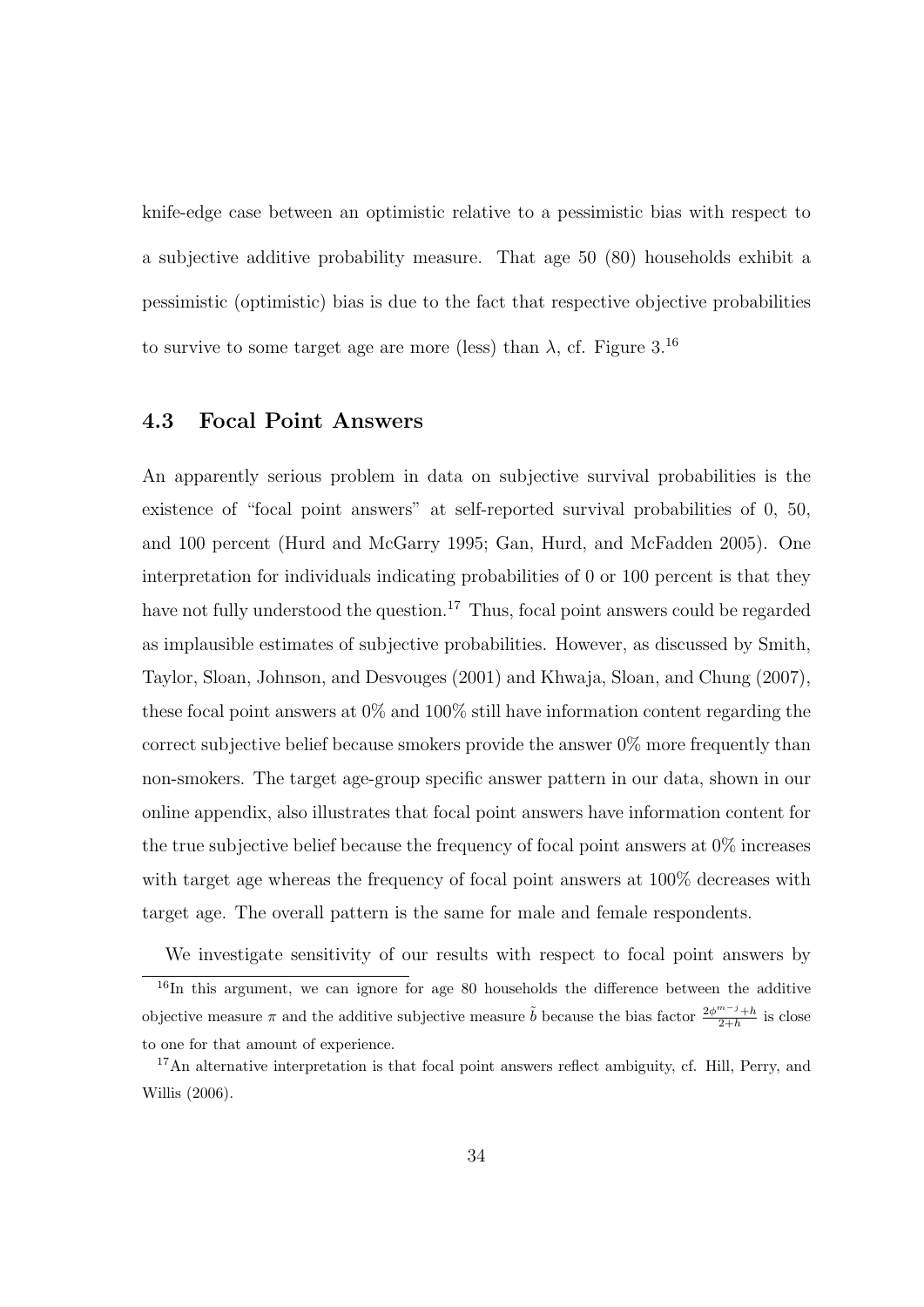deleting in our sample all observations with focal point answers. This correction leaves us with a sample size of 24225 observations (10188 male and 14037 female respondents). Hence, roughly 46% of interviewees in our full sample have given focal point answers at either 0%, 50% or 100%, respectively. Estimation results for this alternative data set are summarized in Table 3. A comparison with our benchmark results in Table 2 shows that the broad pattern of estimated parameter values does not change. The only discernible difference to our benchmark results is that the estimates of the degree of optimism,  $\lambda$ , do not differ much across sexes. Therefore, our earlier interpretation that men seem to resolve their likelihood insensitivity in a more optimistic manner than women, is not robust with respect to the exclusion of focal point answers.

Table 3: Parameter estimates: Excluding focal point answers

|                               | Men            |                      |                               | Women           |                      |                             |
|-------------------------------|----------------|----------------------|-------------------------------|-----------------|----------------------|-----------------------------|
|                               | $\tilde{\Psi}$ | $\hat{\sigma}(\Psi)$ | $CI(\Psi)$                    | $\tilde{\Psi}$  | $\hat{\sigma}(\Psi)$ | $CI(\Psi)$                  |
| Initial bias: $\phi$          | 0.894          | 0.004                | [0.886 0.900]                 | 0.909 0.009     |                      | [0.901 0.934]               |
| Likelihood insens.: $\delta$  | 0.023          | 0.003                | $[0.019\ 0.029]$              | $0.028$ 0.002   |                      | $[0.025\ 0.033\ ]$          |
| Degree of optimism: $\lambda$ | 0.441          | 0.012                | [0.4170.467]                  | $0.436$ $0.011$ |                      | $\left[0.415\;0.455\right]$ |
| $\overline{R^2}$              | 0.043          | 0.004                | $\left[0.035\ 0.051\ \right]$ | $0.051$ 0.004   |                      | $[0.043\ 0.058]$            |
| $\bar{R}^2$                   | 0.826          | 0.055                | $[0.615\ 0.833]$              | $0.879$ 0.033   |                      | $[0.774\ 0.901]$            |

*Notes:* These results are based on a sample which excludes focal point answers at 0%*,* 50% and 100%, respectively.  $\hat{\Psi}$  are point estimates of model parameters,  $\hat{\sigma}(\Psi)$  is the respective standard deviation and  $\widehat{CI}(\Psi)$  is the respective 95% confidence interval. Standard errors are calculated by bootstrapping the subjective and objective survival probabilities by drawing with replacement in 500 bootstrap iterations.

*Source:* Own calculations based on HRS, SSA and HMD data.

Furthermore, our findings are robust to the structure of the experience function, cf. Assumption 3, and our choice of initial age. Results on such sensitivity analyses are available upon request.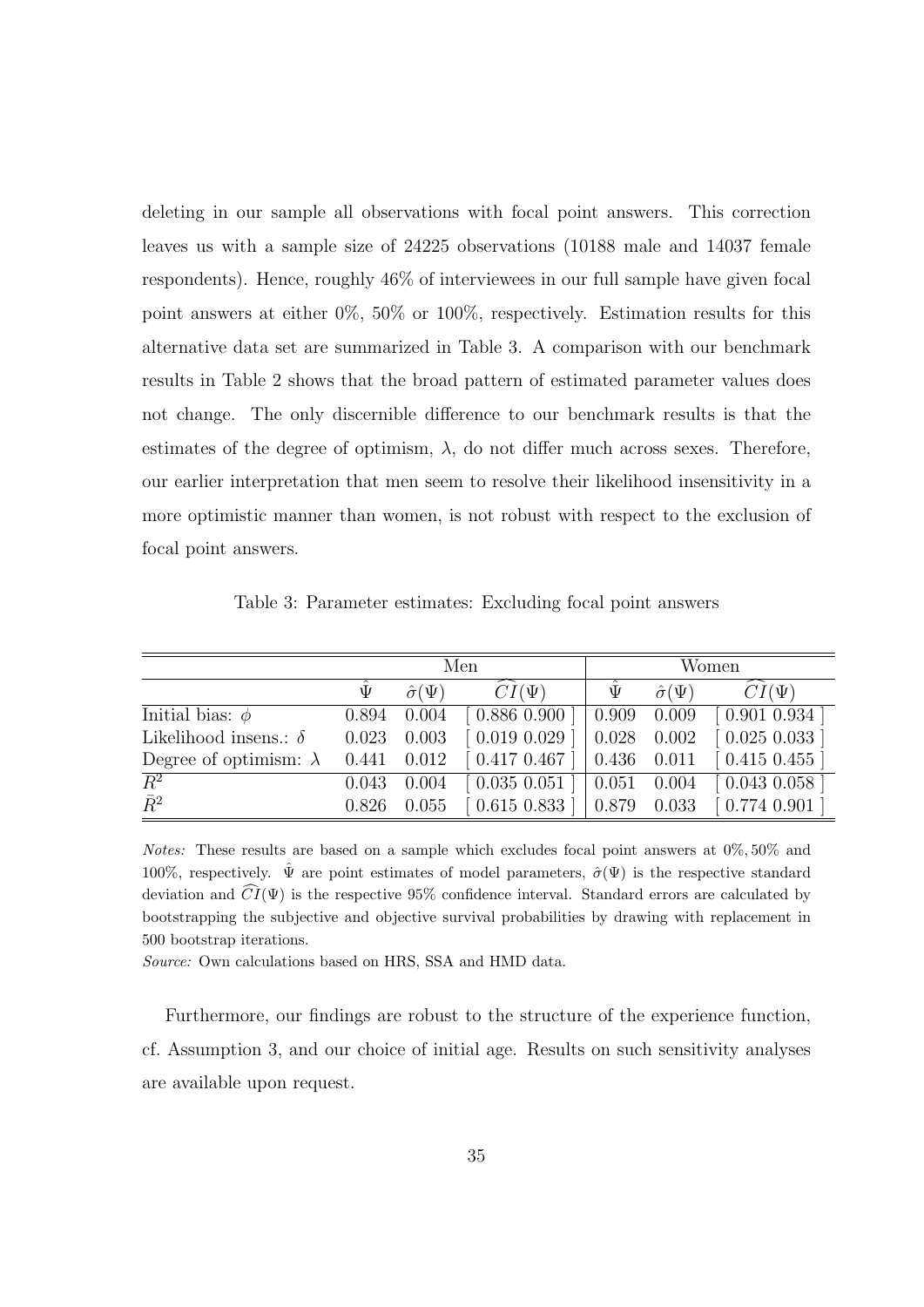#### **4.4 Selectivity**

One criticism raised against using population averages as the relevant objective data is that our HRS sample may be prone to selectivity. Reasons for such selection biases are either that households have moved to nursing homes and are not followed by HRS interviewers or that sick people are reachable but may not be able to answer the questionnaire.<sup>18</sup> Such selection effects may explain (some of) the optimism we observe at higher ages in Figure 1.

To address these concerns, we compute the HRS hazard rates between waves 2000 and 2002 and between waves 2002 and 2004, respectively, and compare them to the biannual mortality rates in the population for the respective years. In our online appendix, we present resulting hazard rates for men and women. This shows that HRS hazard rates correspond with the mortality rates in the population.

#### **4.5 Cohort effects**

An alternative view at the data might be that answering patterns depicted in Figure 1 reflect cohort rather than age effects. E.g., older households may have been more optimistic when they were young. To accommodate this aspect we plot in the online appendix subjective data for various birth cohorts. There is no apparent indication of relevant cohort effects.

<sup>18</sup>As Mike Hurd pointed out to us, the first selection effect was particularly severe for the early waves of the HRS because people were not followed into nursing homes in the past. Since we use the more recent waves of the HRS where people are in fact followed into nursing homes, selection effects may only play a role for the very old respondents in our sample, if at all.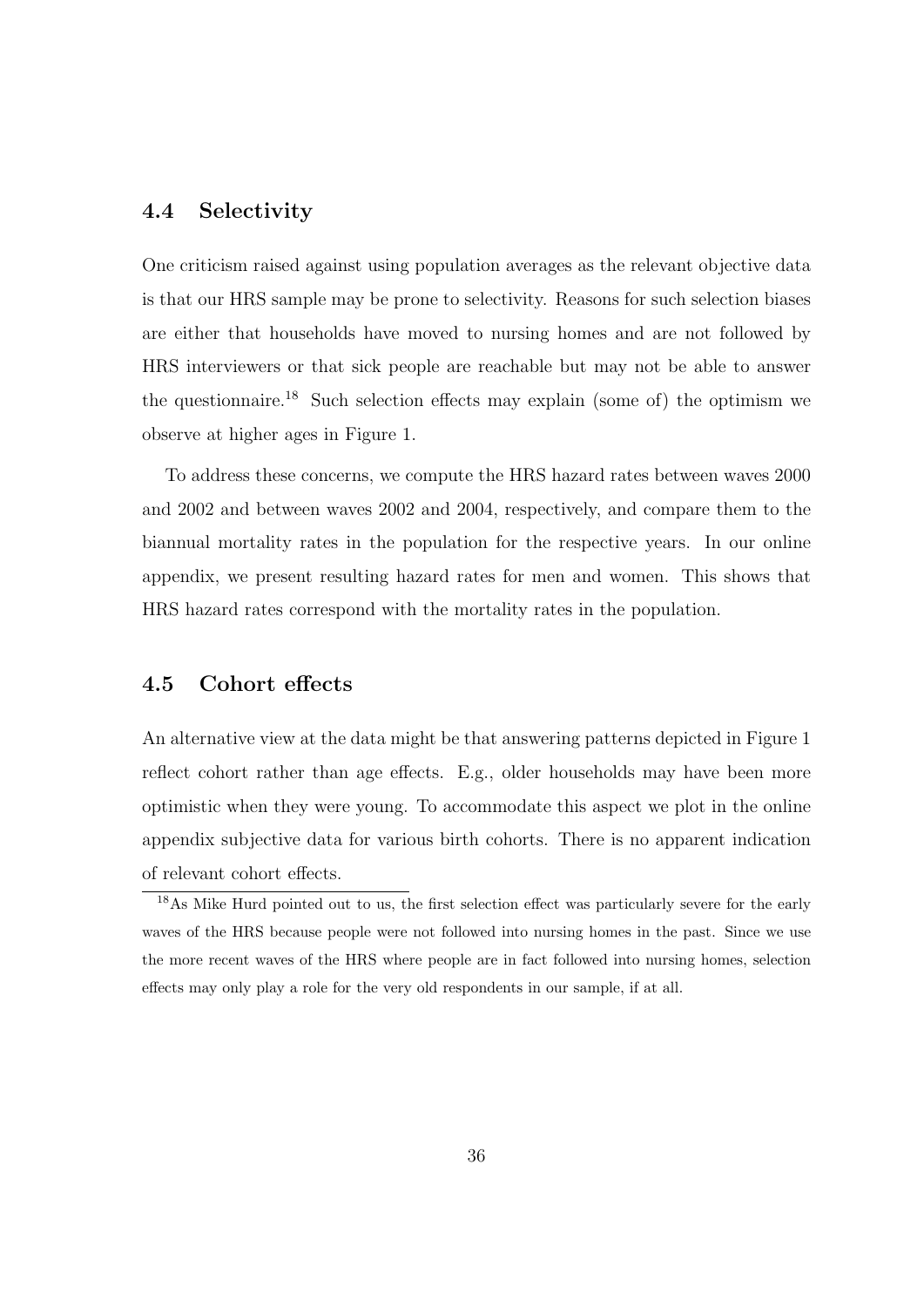## **5 Conclusion**

The HRS data on subjective survival beliefs suggest a violation of the rational expectations paradigm as well as of the rational Bayesian learning hypothesis. In a first step we therefore propose a new model of Bayesian learning that encompasses rational Bayesian learning while it additionally allows for the existence of a psychological bias in the interpretation of new information. For this purpose our formal approach combines concepts, such as non-additive beliefs and generalized Bayesian updating, from Choquet decision theory with the standard approach of rational Bayesian learning. The resulting model of psychologically biased belief formation is very parsimonious in that it requires a low parametrization reflecting, first, an initially biased additive estimator of subjective survival probabilities, second, a measure for the agent's likelihood insensitivity with respect to her initial estimator of her subjective survival probability, and, third, a measure for the agent's optimistic versus pessimistic attitudes with respect to this likelihood insensitivity. Besides this parsimonious specification of the formation of subjective survival beliefs, our learning model has the additional advantages that, first, it is axiomatically founded within Choquet decision theory and, second, it is well supported by psychological evidence on diverging learning behavior.

In a second step we estimate parameters of our model by pooling HRS data. Despite the parsimonious parametrization we find that our model explains 80 *−* 94% of the variation of average subjective survival probabilities in the data. The model's performance is statistically better for women than for men. For both genders we can clearly reject the hypothesis that HRS data on subjective survival probabilities may be explained by rational Bayesian learning. The reason is that the rational Bayesian learning hypothesis implies convergence of the subjective probabilities to the respective objective data at higher ages but we instead observe an increasing degree of optimism in the data. On the contrary, our more sophisticated model of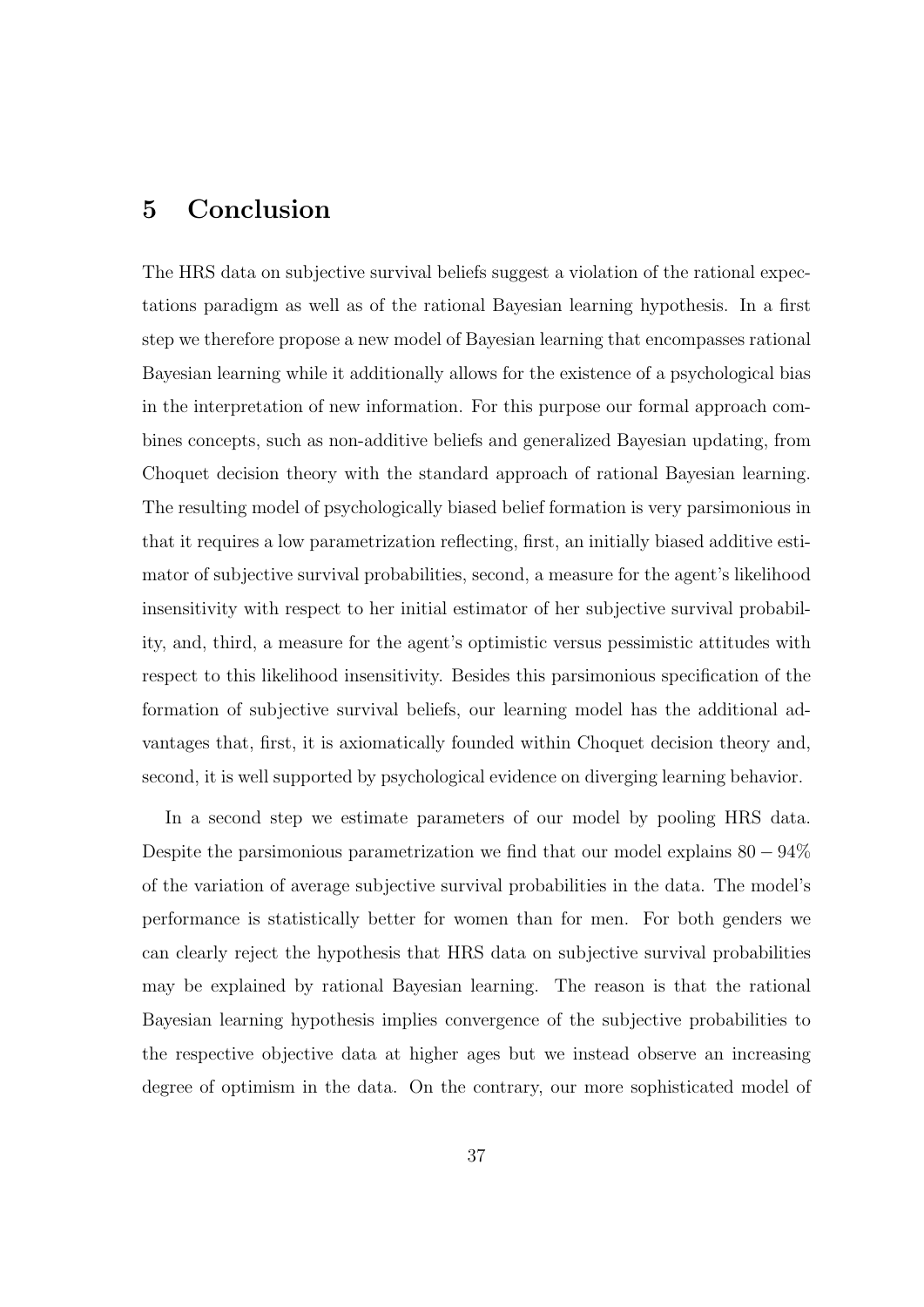psychologically biased Bayesian learning can match these patterns.

In our theoretical model we condition updating of subjective beliefs on sex and age of individuals only by which we obtain a representative agent interpretation. We deliberately choose this strategy in order to focus the analysis on the main messages of this paper, namely that Choquet Bayesian learning is a more appropriate model for survival belief formation than rational Bayesian learning. The strength of our parsimonious approach is certainly that we can directly map our model into life-cycle models of consumption and savings. Along this line, our current research evaluates the implications of our model for life-cycle models of consumption and savings. We thereby extend the work by, e.g., Bleichrodt and Eeckhoudt (2006) to a multi-period setup.

However, our simple empirical strategy does not allow us to analyze how updating of beliefs differs across a variety of observed idiosyncratic health shocks or other events that are regarded as relevant for survival belief formation in the literature, such as parental death. In our future research, we plan to modify our empirical model in such a way that the objective information is not based on average survival rates in the population but rather on objective information at the individual level. This would enable us to condition updating of beliefs on observed idiosyncratic shocks in between waves of the HRS, similar to Smith, Taylor, Sloan, Johnson, and Desvouges (2001).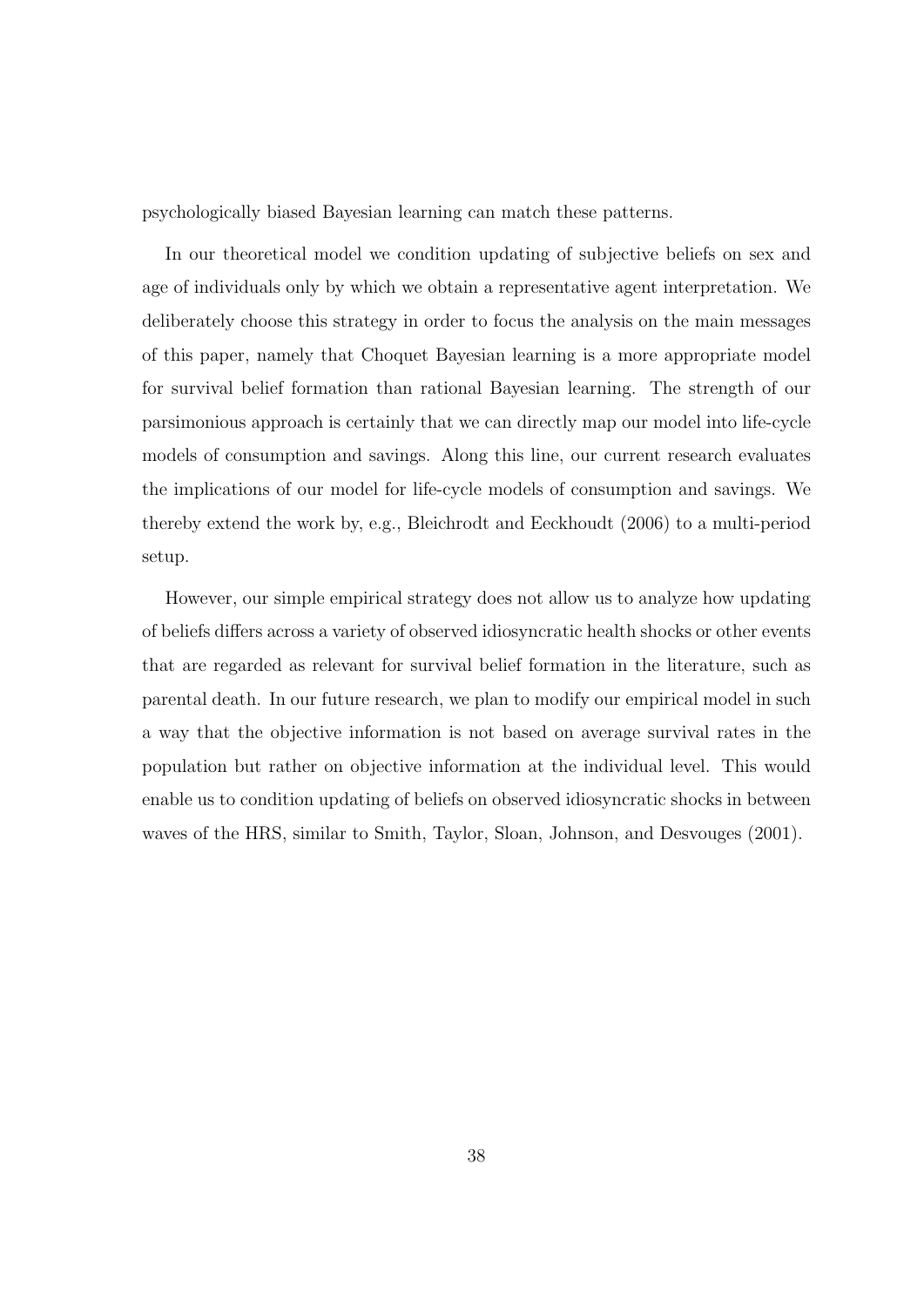# **References**

- Baron, J. (2008). *Thinking and Deciding*. New York, Melbourne, Madrid: Cambridge University Press.
- Bleichrodt, H. and L. Eeckhoudt (2006). Survival Risks, Intertemporal Consumption, and Insurance: The Case of Distorted Probabilities. *Insurance: Mathematics and Economics 38*, 335–346.
- Breiman, D., L. LeCam, and L. Schwartz (1964). Consistent Estimates and Zero-One Sets. *The Annals of Mathematical Statistics 35*, 157–161.
- Bruine de Bruin, W., B. Fischhoff, and S. Halpern-Felsher, Bonnie Millstein (2000). Expressing Epistemic Uncertainty: It's a Fifty-Fifty Chance. *Organizational Behavior and Human Decision Processes 81*, 115–131.
- Chateauneuf, A., J. Eichberger, and S. Grant (2007). Choice under Uncertainty with the Best and Worst in Mind: Neo-Additive Capacities. *Journal of Economic Theory 127*, 538–567.
- Doob, J. L. (1949). Application of the Theory of Martingales. *Le Calcul des Probabilit´es et ses Applications, Colloques Internationaux du Centre National de la Recherche Scientifique 13*, 23–27.
- Eichberger, J., S. Grant, and D. Kelsey (2007, September). Updating Choquet beliefs. *Journal of Mathematical Economics 43* (7-8), 888–899.
- Eichberger, J., S. Grant, and D. Kelsey (2010). Comparing Three Ways to Update Choquet Beliefs. *Economics Letters 107(2)*, 91–94.
- Eichberger, J. and D. Kelsey (1999). *{*E-*}*Capacities and the Ellsberg Paradox. *Theory and Decision 46*, 107–140.
- Ellsberg, D. (1961). Risk, Ambiguity and the Savage Axioms. *Quarterly Journal of Economics 75*, 643–669.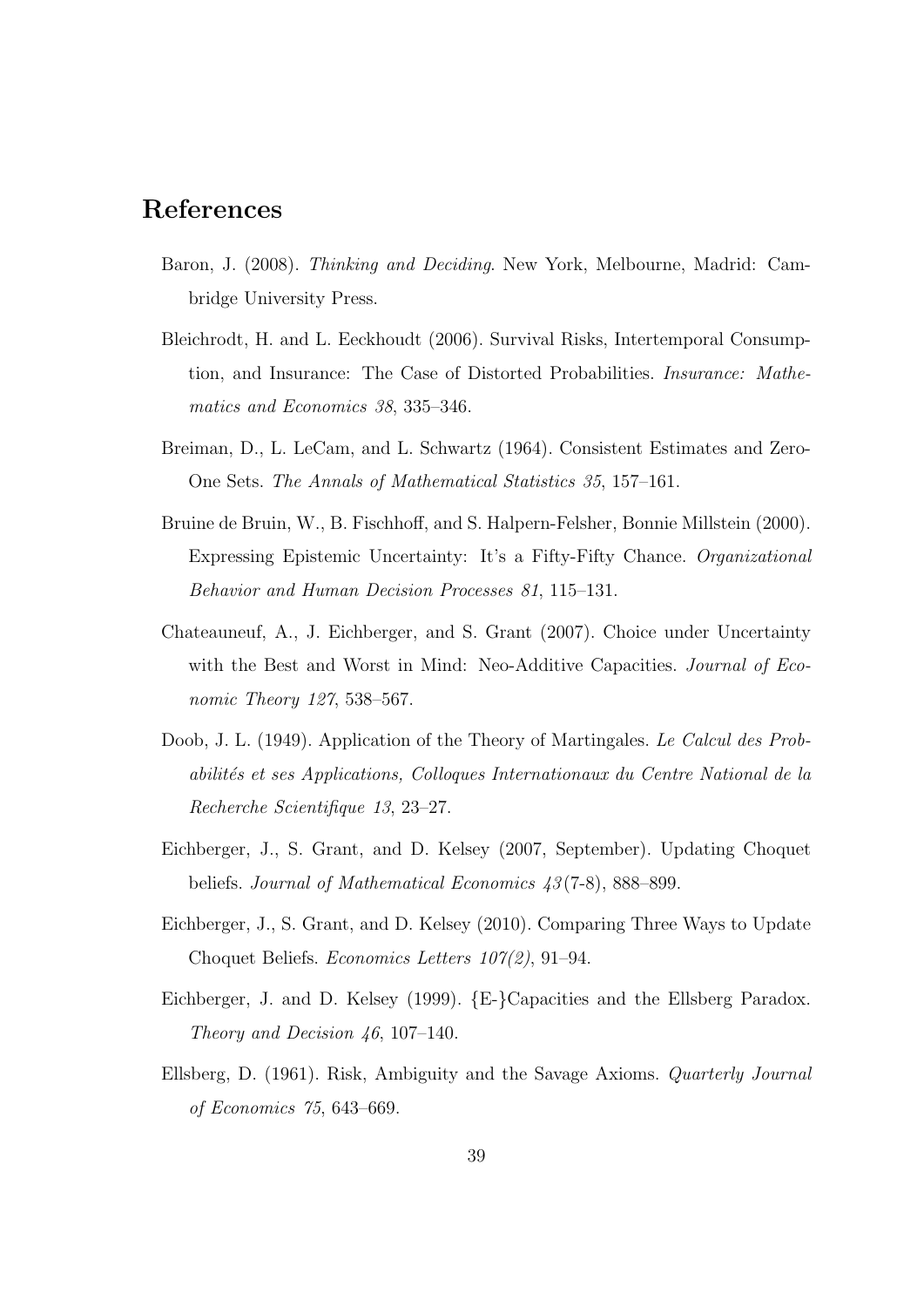- Epstein, L. G. (1999). A Definition of Uncertainty Aversion. *Review of Economic Studies 66*, 579–608.
- Gan, L., M. Hurd, and D. McFadden (2005). Individual Subjective Survival Curves. In D. Wise (Ed.), *Analyses in the Economics of Aging*. Cambridge, MA: NBER Books, National Bureau of Economic Research.
- Ghirardato, P. and M. Marinacci (2002). Ambiguity Made Precise: A Comparative Foundation. *Journal of Economic Theory 102*, 251–289.
- Gilboa, I. (1987). Expected Utility with Purely Subjective Non-Additive Probabilities. *Journal of Mathematical Economics 16*, 65–88.
- Gilboa, I. and D. Schmeidler (1993). Updating Ambiguous Beliefs. *Journal of Economic Theory 59*, 33–49.
- Hammermesh, D. S. (1985). Expectations, Life Expectancy, and Economic Behavior. *Quarterly Journal of Economics 100(2)*, 389–408.
- Hill, D., M. Perry, and R. Willis (2006). Estimating Knightian Uncertainty from Survival Probability Questions on the HRS.
- Human Mortality Database (2008). No Title.
- Hurd, M. D., D. McFadden, and A. Merrill (2001). Predictors of Mortality Among the Elderly. In D. Wise (Ed.), *Themes in the Economics of Aging*. University of Chicago Press.
- Hurd, M. D. and K. McGarry (1995). Evaluation of the Subjective Probabilities of Survival in the Health and Retirement Study. *Journal of Human Resources 30(0)*, S268–S292.
- Hurd, M. D. and K. McGarry (2002). The Predictive Validity of Subjective Probabilities of Survival. *Economic Journal 112*, 966–985.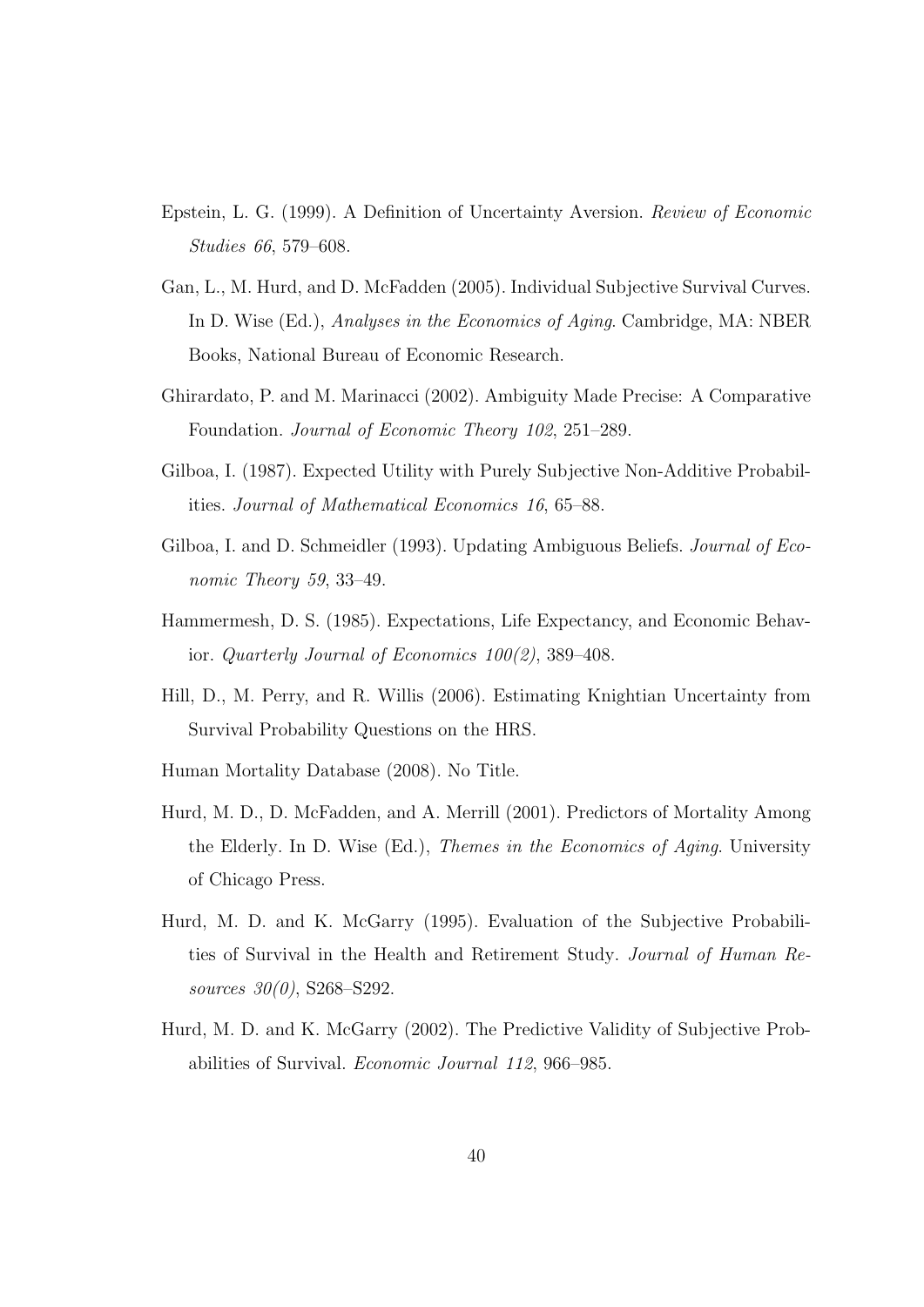- Hurd, M. D., S. Rohwedder, and J. Winter (2005). Subjective Probabilities of Survival: An International Comparison.
- Kastenbaum, R. (2000). *The Psychology of Death*. New York: Springer Publishing Company.
- Khwaja, A., F. Sloan, and S. Chung (2007). The Relationship Between Individual Expectations and Behaviors: Evidence on Mortality Expectations and Smoking Decisions. *Journal of Risk and Uncertainty 35(2)*, 179–201.
- Lee, R. D. and L. Carter (1992). Modeling and Forecasting *{*U.S.*}* Mortality. *Journal of the American Statistical Association 87 (419)*, 659–671.
- Lijoi, A., I. Pruenster, and S. O. Walker (2004). Extending Doob's Consistency Theorem to Nonparametric Densities. *Bernoulli 10*, 651–663.
- Manski, C. F. (2004). Measuring Expectations. *Econometrica 72(5)*, 1329–1376.
- McFadden, D. L., A. C. Bemmaor, G. C. Francis, J. Dominitz, J. Byung-Hill, A. Lewbel, R. L. Matzkin, F. Molinari, N. Schwarz, R. J. Willis, and J. K. Winter (2005). Statistical Analysis of Choice Experiments and Surveys. *Marketing Letters 16 (3-4)*, 183–196.
- Pires, C. P. (2002). A Rule for Updating Ambiguous Beliefs. *Theory and Decision 53*, 137–152.
- Sarin, R. and P. P. Wakker (1998). Revealed Likelihood and Knightian Uncertainty. *Journal of Risk and Uncertainty 16*, 223–250.
- Schmeidler, D. (1986). Integral Representation Without Additivity. *Proceedings of the American Mathematical Society 97*, 255–261.
- Schmeidler, D. (1989). Subjective Probability and Expected Utility Without Additivity. *Econometrica 57*, 571–587.
- Siniscalchi, M. (2006). Dynamic Choice under Ambiguity.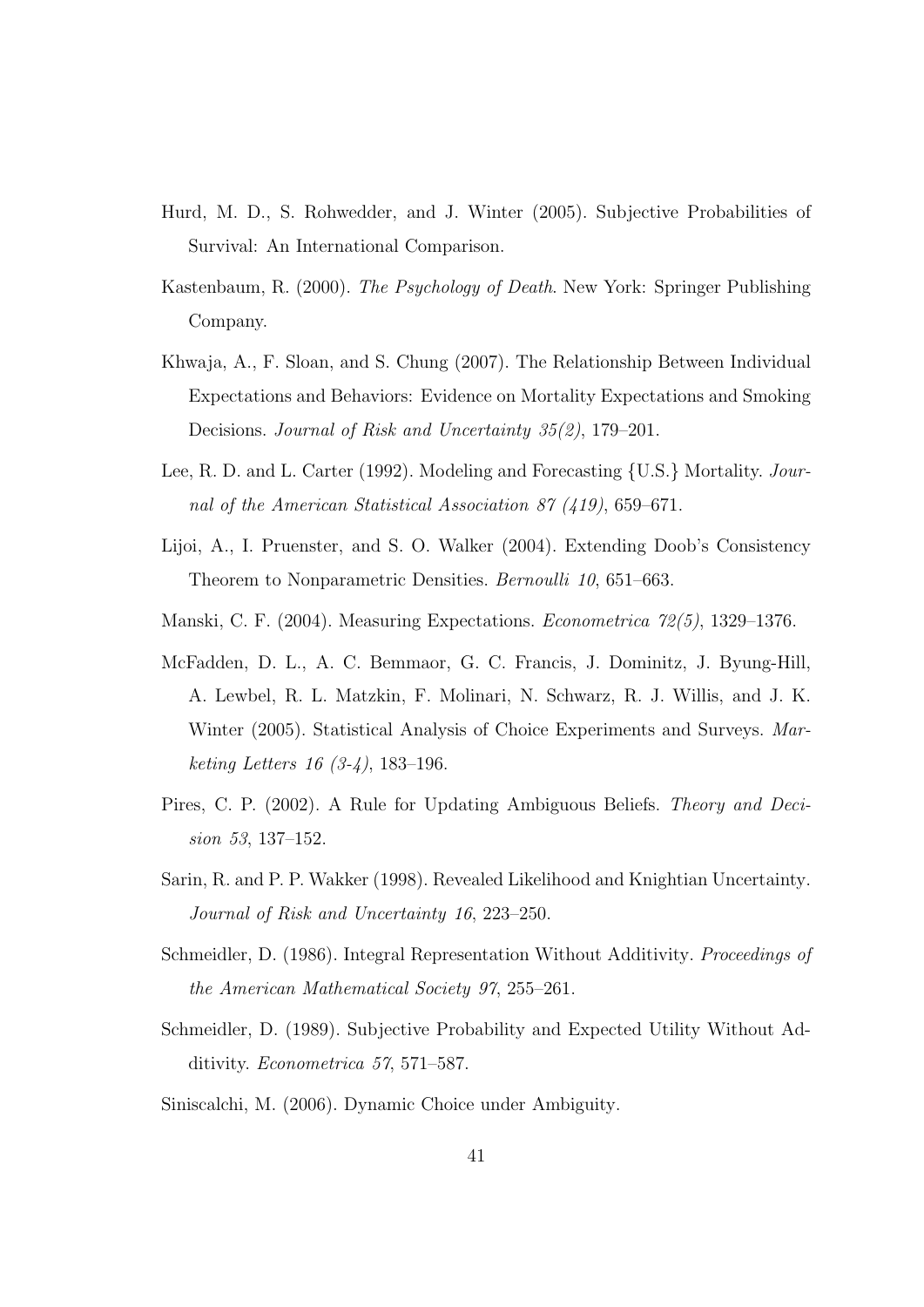- Smith, V. K., D. H. Taylor, and F. A. Sloan (2001). Longevity Expectations and Death: Can People Predict Their Own Demise? *American Economic Review 91(4)*, 1126–1134.
- Smith, V. K., D. H. Taylor, F. A. Sloan, F. R. Johnson, and W. H. Desvouges (2001). Do Smokers Respond to Health Shocks? *The Review of Economics and Statistics 83(4)*, 675–687.
- Steffen, B. (2009). *Formation and Updating of Subjective Life Expectancy*. MEA Studies 08, MEA, LMU Munich.
- Tonks, I. (1983). Bayesian Learning and the Optimal Investment Decision of the Firm. *The Economic Journal 93*, 87–98.
- Tversky, A. and D. Kahneman (1992). Advances in Prospect Theory: Cumulative Representations of Uncertainty. *Journal of Risk and Uncertainty 5*, 297–323.
- Viscusi, W. K. (1985). A Bayesian Perspective on Biases in Risk Perception. *Economics Letters 17*, 59–62.
- Viscusi, W. K. (1990). Do Smokers Underestimate Risks? *Journal of Political Economy 98(6)*, 1253–1269.
- Viscusi, W. K. (1991). Age Variations in Risk Perceptions and Smoking Decisions. *Review of Economics and Statistics 73(4)*, 577–588.
- Viscusi, W. K. and C. J. O'Connor (1984). Adaptive Responses to Chemical Labeling: Are Workers Bayesian Decision Makers? *Amercian Economic Review 74*, 942–956.
- Wakker, P. (2001). Testing and Characterizing Properties of Nonadditive Measures Through Violations of the Sure-Thing Principle. *Econometrica 69*, 1039–1059.
- Wakker, P. (2004). On the Composition of Risk Preference and Belief. *Psychological Review 111*, 236–241.